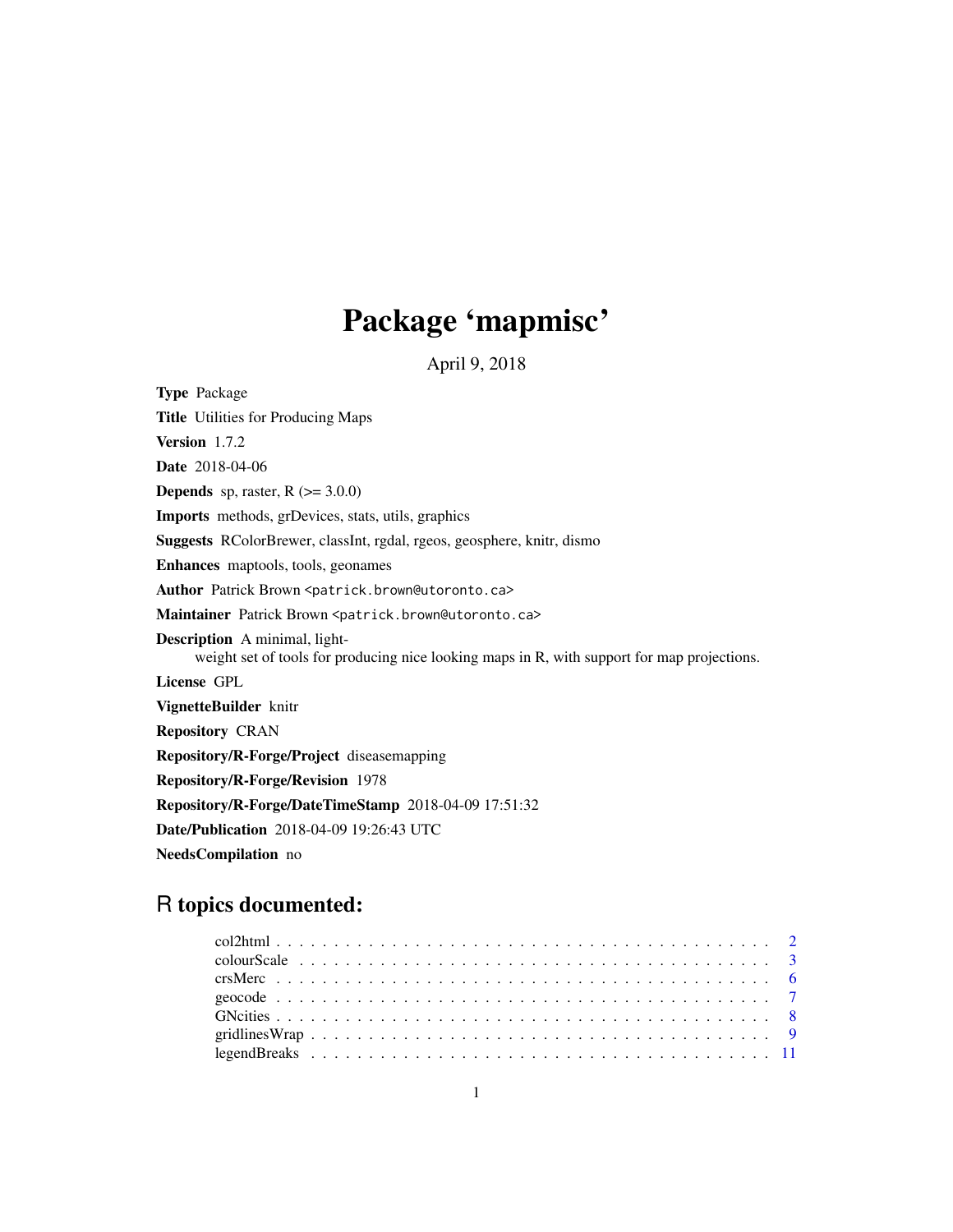#### <span id="page-1-0"></span>2 col2html

| Index | 28 |
|-------|----|
|       |    |
|       |    |
|       |    |
|       |    |
|       |    |
|       |    |
|       |    |
|       |    |
|       |    |
|       |    |
|       |    |

col2html *Convert colours to HTML hex*

## Description

Converts any object interpretable as a colour to an HTML hex string, i.e. 'red' to '#FF0000'.

## Usage

```
col2html(col, opacity=1, alpha)
```
## Arguments

| col     | Either a character vector of colour names as listed by colours() or an integer<br>vector of colour indexes. Passed to college. |
|---------|--------------------------------------------------------------------------------------------------------------------------------|
| opacity | scalar or vector of colour opacities between 0 and 1.                                                                          |
| alpha   | Integer between 0 and 255, or a character giving a 2-digit hex value. Overrides<br>opacity and passed to rgb.                  |

## Value

A vector of 6 or 8 digit hex codes specifying HTML colours.

## See Also

[col2rgb](#page-0-0),[rgbhexmode](#page-0-0)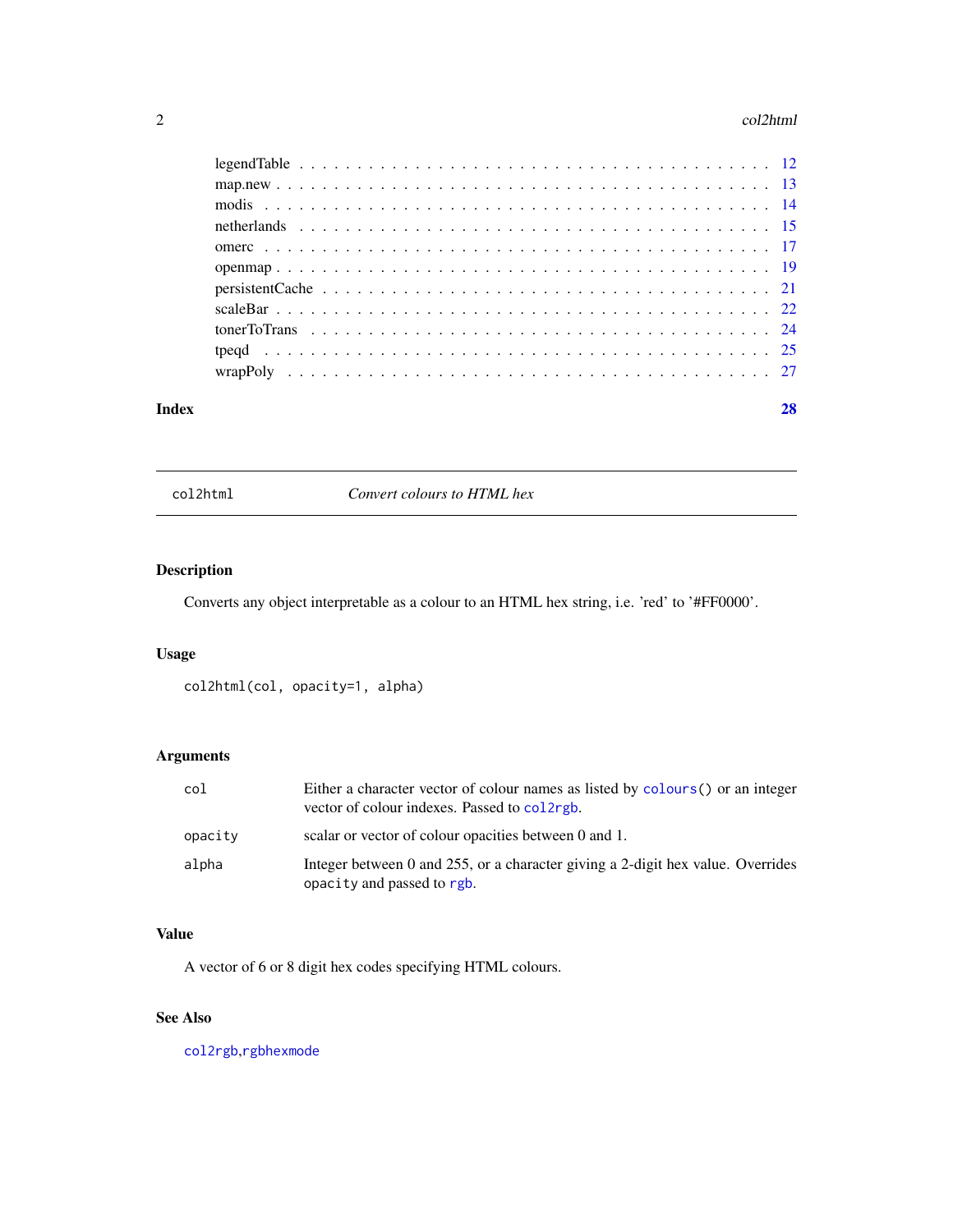#### <span id="page-2-0"></span>colourScale 3

## Examples

```
col2html(1:10)
col2html(c('red','blue'),0.5)
col2html(c(2,4),0.5)col2html(c(stuff='red',foo='blue'),alpha=128)
col2html(c('red','blue'),alpha='80')
col2html(c(2,4),alpha='80')
N = length(palette())plot(1:N, rep(1,N),xlim=c(0,N),pch=16,cex=5,
col=col2html(1:N))
points(1:N, rep(1,N),pch=15,cex=4.5, col=palette())
text(-0.5+1:10, rep(1,10), col2html(1:10),srt=90)
text(1:N, rep(0.7,N), palette())
text(1:N-0.5, rep(1.3, N), col2html(palette()), cex=0.7)
```
<span id="page-2-1"></span>colourScale *Create colour scales*

#### Description

Produces a scale of colours for plotting maps

#### Usage

```
colourScale(x, breaks=5, style=c("quantile","equal","unique", "fixed"),
col="YlOrRd", opacity=1, dec=NULL, digits = 6, firstBreak=NULL,
transform=NULL, revCol=FALSE, exclude=NULL, labels=NULL, ...)
colorScale(...)
breaksForRates(x, breaks = 10, transform = 0.1,
     multiples = c(2, 4, 5, 10)
```
#### Arguments

| $\mathsf{x}$ | A vector or single-layer Raster, numeric or factor, for which a colour scale will<br>be created                                           |
|--------------|-------------------------------------------------------------------------------------------------------------------------------------------|
| breaks       | For colour Scale either the number of or vector of breaks, for legend Breaks<br>usually the output of colour Scale, or a vector of breaks |
| style        | Style for breaks, see Details                                                                                                             |
| col          | Colours to use, either a function or argument for <b>brewer</b> , pal                                                                     |
| opacity      | adds transparency to colours, either a single number, vector of length 2, or vector<br>of same length as breaks                           |
| dec          | Number of decimal places for the breaks                                                                                                   |
| digits       | Number of significant figures                                                                                                             |
| firstBreak   | If non-null, force the first break to take this value (often zero).                                                                       |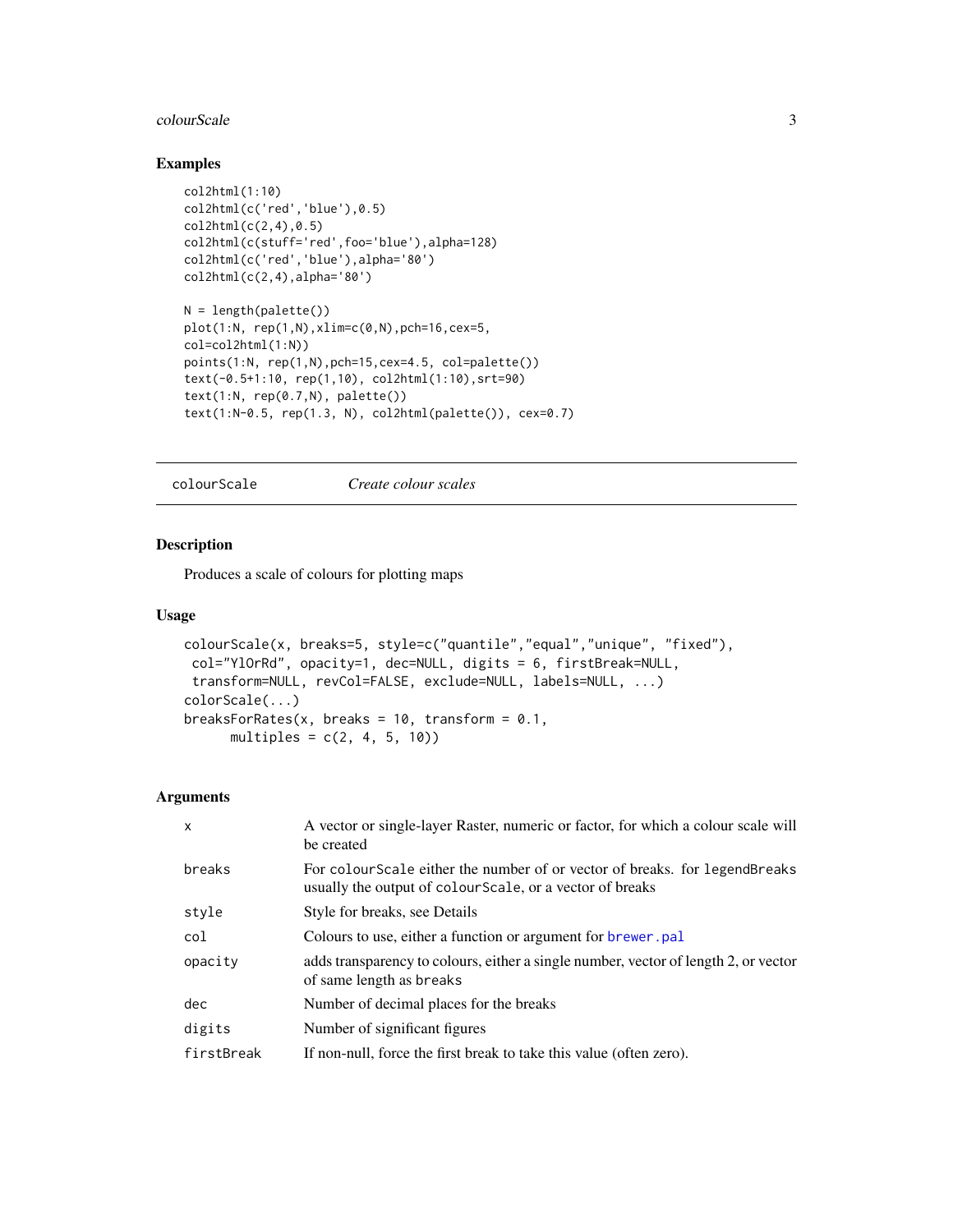<span id="page-3-0"></span>

| transform | A list of two functions to transform x and inverse transform the breaks, or a<br>numeric value specifying a Box-Cox parameter. |
|-----------|--------------------------------------------------------------------------------------------------------------------------------|
| revCol    | Reverse the order of the colours.                                                                                              |
| exclude   | A vector of values to change to NA when they appear in x                                                                       |
| labels    | Vector of names of levels, useful when style='unique'                                                                          |
| multiples | break points must be multiples of these numbers times a power of 10                                                            |
| $\cdots$  | Additional arguments passed to classIntervals.                                                                                 |

#### Details

colourScale produces intervals from x, each with a unique colour. Categories are determined with break points according to the following style options:

• quantile: quantile(x, prob=seq(0,1,len=breaks), )

equal: seq(min(x), max(x), len=breaks)

unique: sort(table(unique(x)))[1:breaks]

fixed: breaks

any other string: is passed to [classIntervals](#page-0-0)

colorScale passes all it's arguments to colourScale

breaksForRates returns break points suitable for mapping incidence rates, which are positive and always include 1.0.

## Value

A list with elements

| plot   | Vector of same length of x containing colours (RGB hex)                 |
|--------|-------------------------------------------------------------------------|
| breaks | vector of break points                                                  |
| col    | vector of unique colour values corresponding to breaks                  |
|        | colWithOpacity as col, but with two digit transparency values appended. |

## See Also

[legendBreaks](#page-10-1),[scaleBar](#page-21-1), [classIntervals](#page-0-0)

## Examples

```
breaksForRates(13.6, breaks = 7)
Npoints = 20
myPoints = SpatialPointsDataFrame(20*cbind(runif(Npoints), runif(Npoints)),
data=data.frame(y1=c(NA, rnorm(Npoints-1)),
y2=c(sample(1:4, Npoints-1,replace=TRUE), NA)),
proj4string=CRS("+proj=longlat +datum=WGS84 +no_defs +ellps=WGS84 +towgs84=0,0,0")
)
```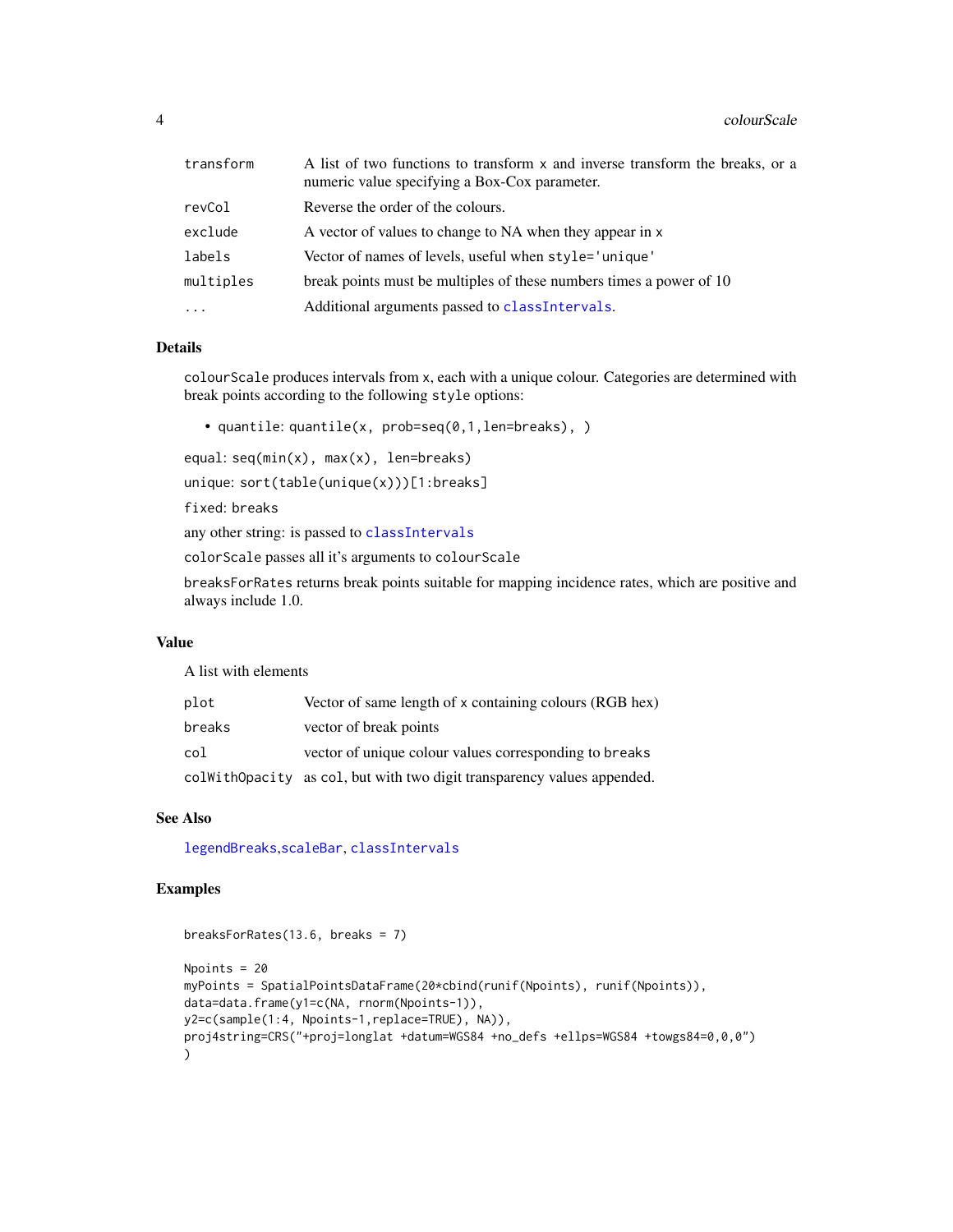#### colourScale 55 and 55 and 55 and 55 and 55 and 55 and 55 and 55 and 55 and 55 and 55 and 55 and 55 and 55 and 55 and 55 and 55 and 55 and 55 and 55 and 55 and 55 and 55 and 55 and 55 and 55 and 55 and 55 and 55 and 55 and

```
## Not run:
mymap = openmap(myPoints)
## End(Not run)
if(require('RColorBrewer', quietly=TRUE)) {
theCol = 'RdYlBu'
} else {
theCol = heat.colors
}
myscale = colourScale(myPoints$y1, breaks=4, col=theCol,
style="quantile", revCol=TRUE,dec=1)
map.new(myPoints)
## Not run:
plot(mymap,add=TRUE)
## End(Not run)
plot(myPoints, col=myscale$plot, pch=16,add=TRUE)
legendBreaks("topleft", breaks=myscale)
myscale2 = colourScale(myPoints$y1, breaks=8, col=rainbow, style="equal",
opacity=0.8, dec=2, revCol=TRUE)
map.new(myPoints)
## Not run:
plot(mymap,add=TRUE)
## End(Not run)
plot(myPoints, col=myscale2$plot, pch=16,add=TRUE)
legendBreaks("topleft", breaks=myscale2)
if(require('RColorBrewer', quietly=TRUE)) {
theCol = 'Set2'
} else {
theCol = heat.colors
}
myscale3 = colourScale(myPoints$y2, breaks=3,col=theCol, style="unique",
opacity=c(0.1, 0.9))
map.new(myPoints)
## Not run:
plot(mymap,add=TRUE)
## End(Not run)
plot(myPoints, col=myscale3$plot, pch=16,add=TRUE)
legendBreaks("topleft", breaks=myscale3)
```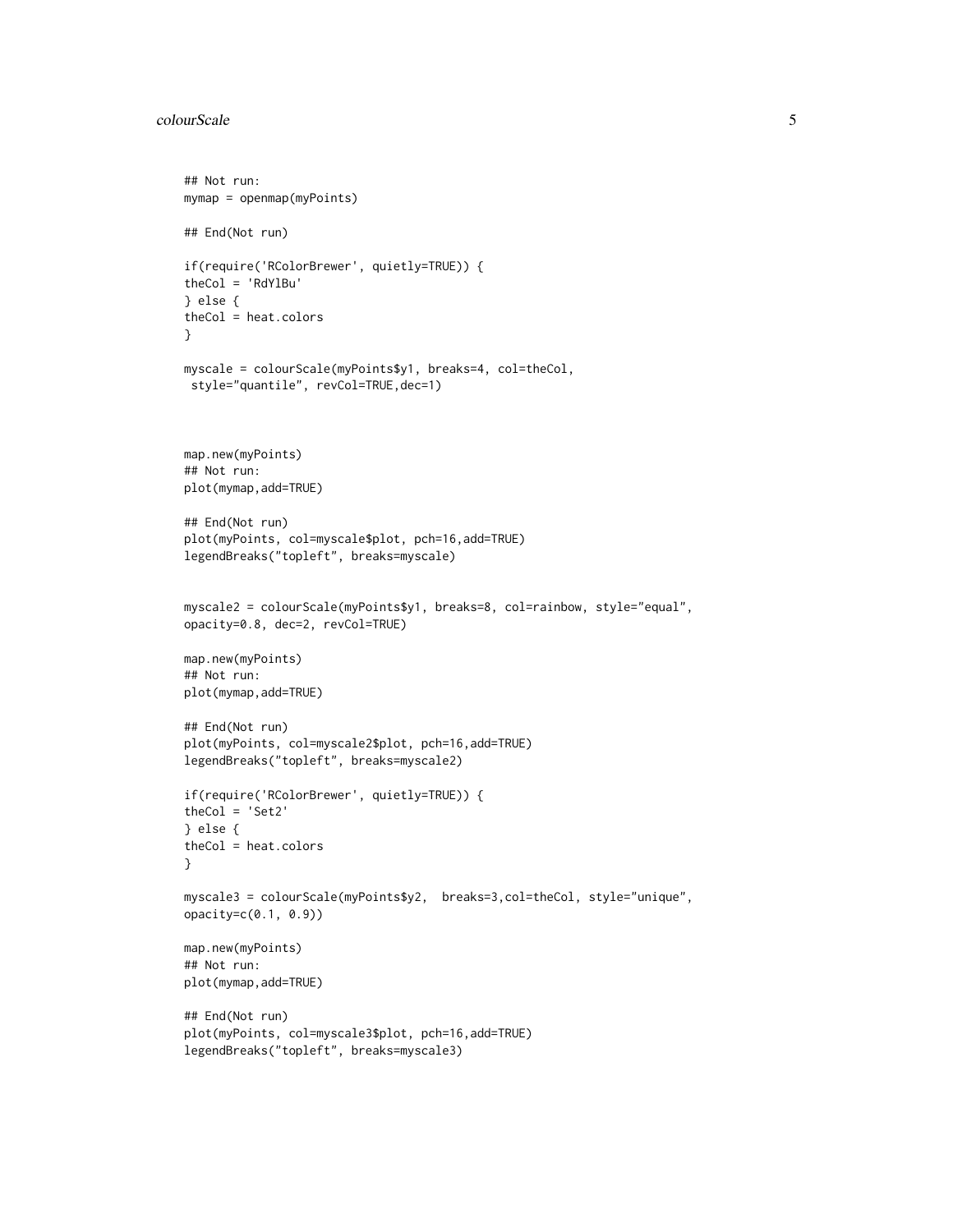#### <span id="page-5-0"></span>6 crsMerc crsMerc crsMerc crsMerc crsMerc crsMerc crsMerc crsMerc crsMerc crsMerc crsMerc crsMerc crsMerc crsMerc crsMerc crsMerc crsMerc crsMerc crsMerc crsMerc crsMerc crsMerc crsMerc crsMerc crsMerc crsMerc crsMerc crsM

```
myPoints$y3 = exp(myPoints$y1)
myscale4 = colourScale(myPoints$y3, breaks=4, style="equal",
opacity=c(0.1, 0.9), transform=1.25,dec=0, firstBreak=0)
```
map.new(myPoints) ## Not run: plot(mymap,add=TRUE)

## End(Not run) plot(myPoints, col=myscale4\$plot, pch=16,add=TRUE) legendBreaks("topleft", legend=myscale4\$breaks, col=myscale4\$col)

crsMerc *Spherical Mercator projection*

## Description

Defines CRS's for the Spherical Mercator and long-lat projections.

#### Usage

crsMerc crsLL

## Details

CRS objects for epsg:4326 (long-lat) and the spherical Mercator projection used by web mapping services. Using epsg codes requires the rgdal package to be installed, and crsLL is intended as a replacement for CRS("+init=epsg:4326") when rgdal is not guaranteed to be available.

## Value

Objects of class [CRS](#page-0-0).

#### References

[https://en.wikipedia.org/wiki/Web\\_Mercator](https://en.wikipedia.org/wiki/Web_Mercator), [http://spatialreference.org/ref/epsg/](http://spatialreference.org/ref/epsg/4326/) [4326/](http://spatialreference.org/ref/epsg/4326/)

## See Also

[CRS](#page-0-0), [showEPSG](#page-0-0)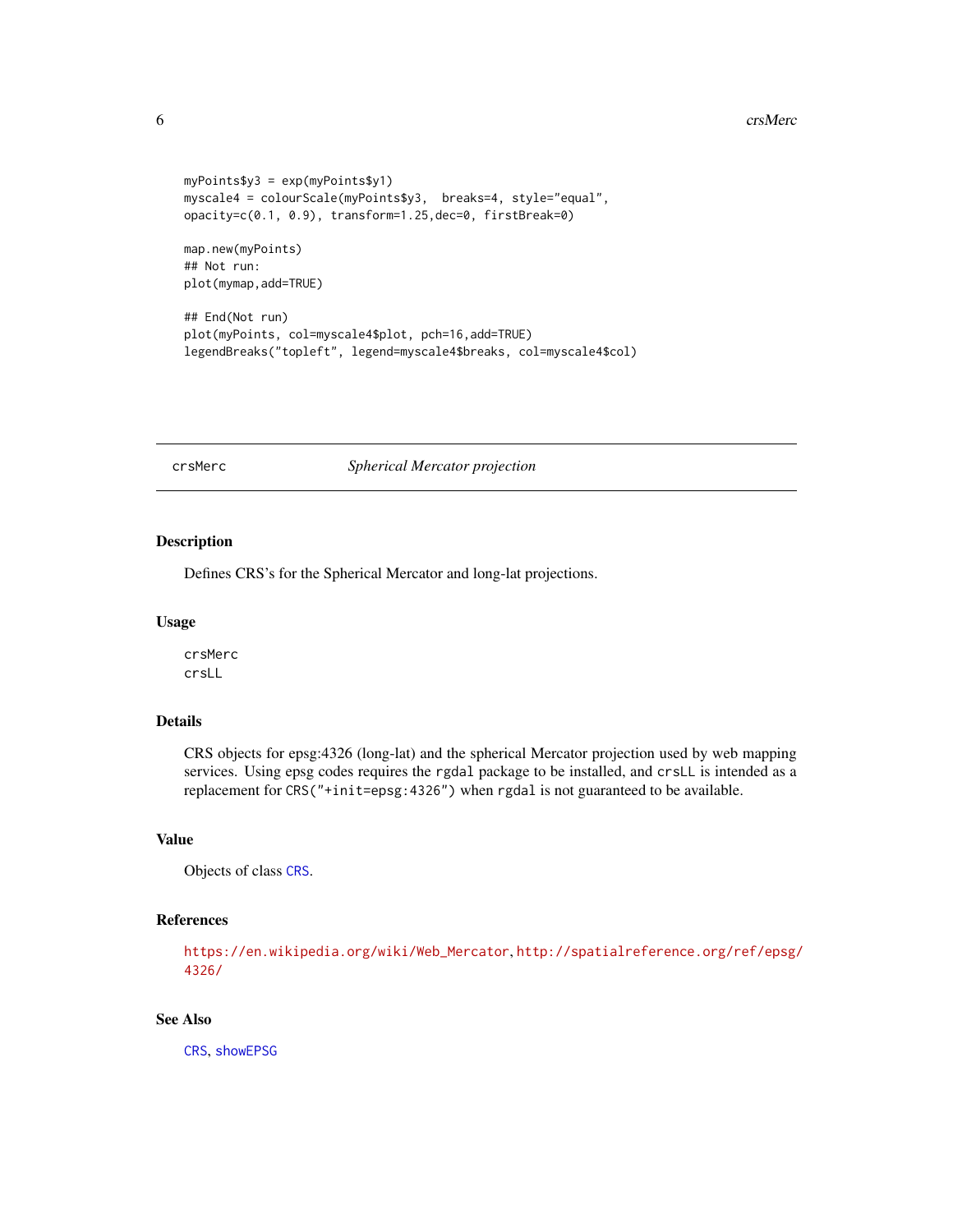#### <span id="page-6-0"></span>geocode **7** and 7 and 7 and 7 and 7 and 7 and 7 and 7 and 7 and 7 and 7 and 7 and 7 and 7 and 7 and 7 and 7 and 7 and 7 and 7 and 7 and 7 and 7 and 7 and 7 and 7 and 7 and 7 and 7 and 7 and 7 and 7 and 7 and 7 and 7 and 7

## Examples

```
crsMerc
if(require('rgdal', quietly=TRUE))
CRS("+init=epsg:3857")
crsLL
if(require('rgdal', quietly=TRUE)) {
CRS("+init=epsg:4326")
rgdal::showEPSG("+proj=longlat")
rgdal::showEPSG(as.character(crsLL))
}
```
<span id="page-6-1"></span>geocode *Georeferencing with Google*

## Description

Uses the dismo package to geocode with Google

#### Usage

```
geocode(x, oneRecord=FALSE, extent=NULL, progress='', ...)
```
## Arguments

| $\mathsf{x}$ | vector of character strings to search for                             |
|--------------|-----------------------------------------------------------------------|
| oneRecord    | see geocode                                                           |
| extent       | an Extent object, or any object from which an Extent can be obtained. |
| progress     | see geocode                                                           |
|              | additional arguments passed to geocode                                |

## Details

If the option options()\$mapmiscCachePath is set, it will be used to specify the folder to save downloaded data.

## Value

A SpatialPointsDataFrame with coordinates in the projection of extent if possible, or long-lat otherwise.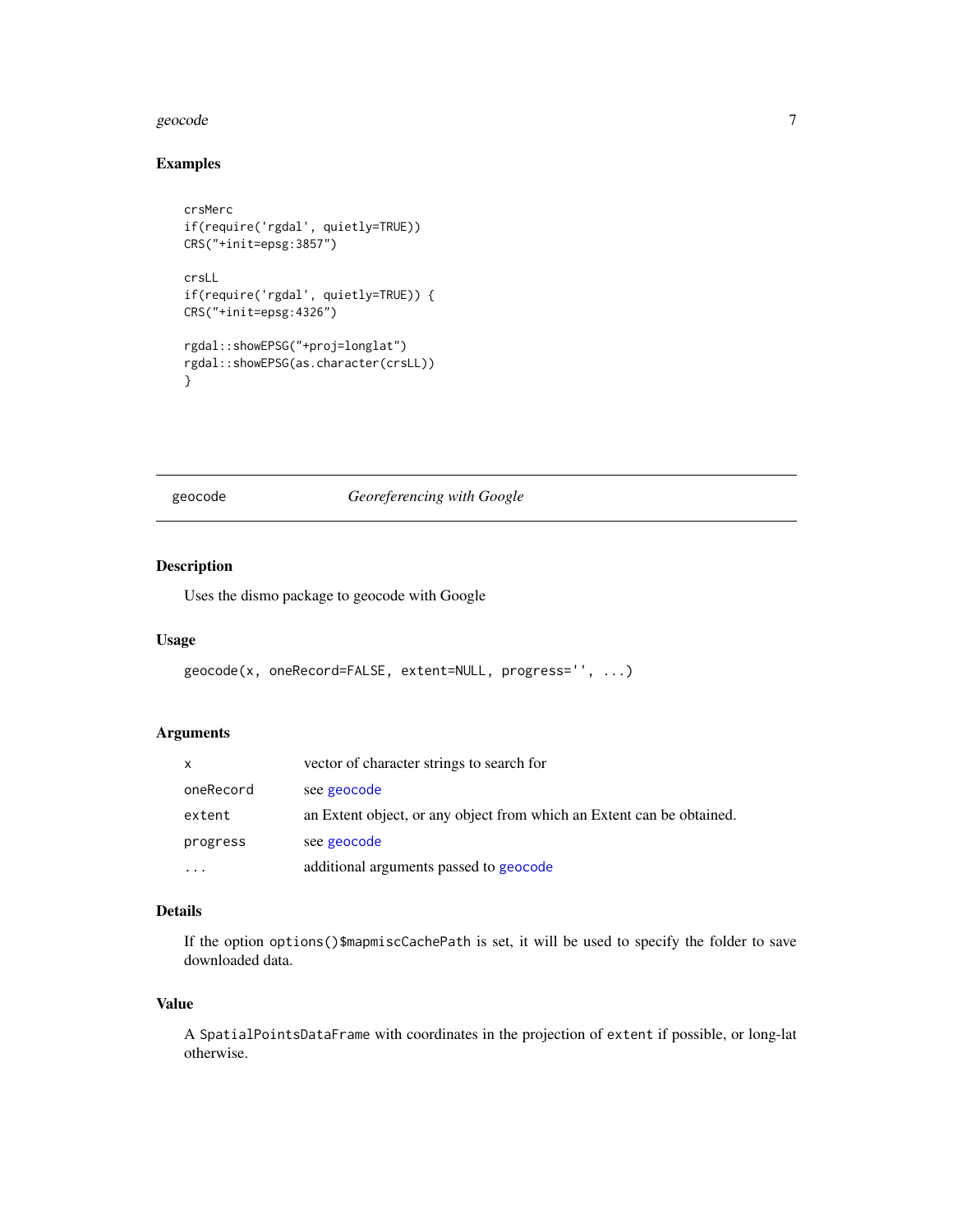## See Also

[geocode](#page-6-1)

## Examples

```
## Not run:
if (requireNamespace("dismo", quietly = TRUE)) {
cities=geocode('Ulan batar')
mytiles = openmap(cities, buffer=800*1000)
map.new(mytiles)
plot(mytiles, add=TRUE)
points(cities, col='red')
text(cities, labels=cities$originalPlace, col='red',pos=4)
}
```
## End(Not run)

<span id="page-7-1"></span>

#### <span id="page-7-2"></span>Description

This function uses the geonames package to provide city names and locations from www.geonames.org.

#### Usage

```
GNcities(north, east, south, west, lang = "en", maxRows = 10, buffer=0)
GNsearch(..., crs=crsLL)
```
#### Arguments

| north             | A bounding box or SpatialPoints or SpatialPolygons or Extent or Raster object, |
|-------------------|--------------------------------------------------------------------------------|
|                   | or a decimal degree of longitude.                                              |
| east, south, west |                                                                                |
|                   | If north is numeric, decimal degree bounding box.                              |
| lang              | Language for internationalised returned text                                   |
| maxRows           | Limit on returned rows                                                         |
| buffer            | passed to codeextend                                                           |
| $\ddots$          | Various search arguments                                                       |
| crs               | projection for the output                                                      |

<span id="page-7-0"></span>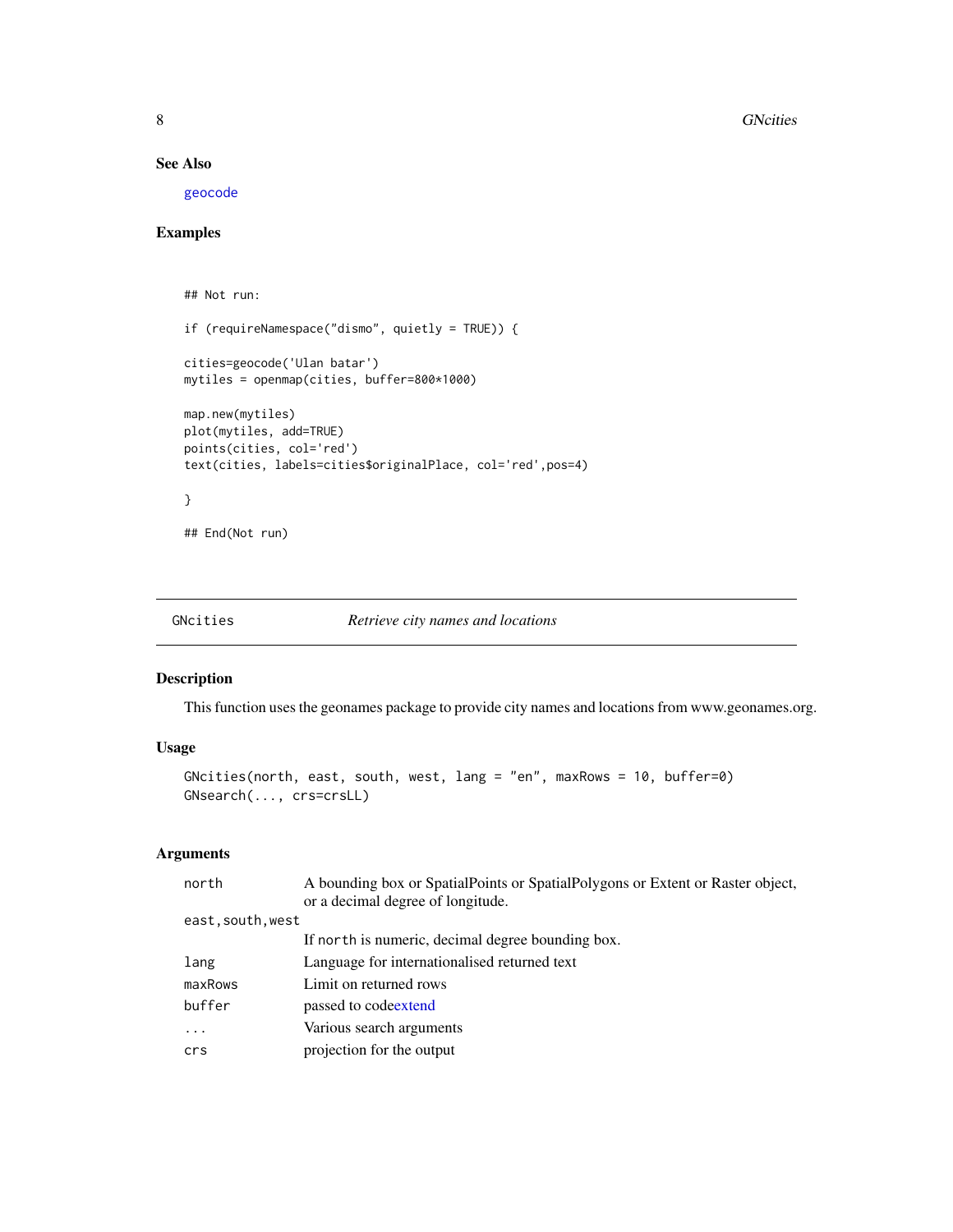## <span id="page-8-0"></span>gridlinesWrap 9

## Value

A SpatialPointsDataFrame with the sampe projection north if it exists, otherwise in long-lat.

#### See Also

[GNcities](#page-7-1), [GNsearch](#page-7-2)

#### Examples

```
myraster = raster(matrix(0,10,10),xmn=8,xmx=18,ymn=0,ymx=10,
crs="+proj=longlat +datum=WGS84 +no_defs +ellps=WGS84 +towgs84=0,0,0")
values(myraster) = seq(0,1,len=ncell(myraster))
myPoints = SpatialPoints(myraster, proj4string=CRS(proj4string(myraster)))[
seq(1,ncell(myraster),len=5)]
## Not run:
if (requireNamespace("geonames", quietly = TRUE)) {
cities=GNcities(myPoints, max=5)
mytiles = openmap(myraster)
map.new(cities)
plot(mytiles, add=TRUE)
points(cities, col='red')
text(cities, labels=cities$name, col='red',pos=4)
cities=GNcities(myraster, max=5)
map.new(cities)
plot(mytiles, add=TRUE)
points(cities, col='red')
text(cities, labels=cities$name, col='red',pos=4)
mapmisc::GNsearch(q="Toronto Ontario")
}
## End(Not run)
```
gridlinesWrap *Adds long-lat grid for projected data*

#### Description

long-lat grid lines are added to a map in the coordinate system specified, allowing for map projections wrapped differently from the 180 meridian.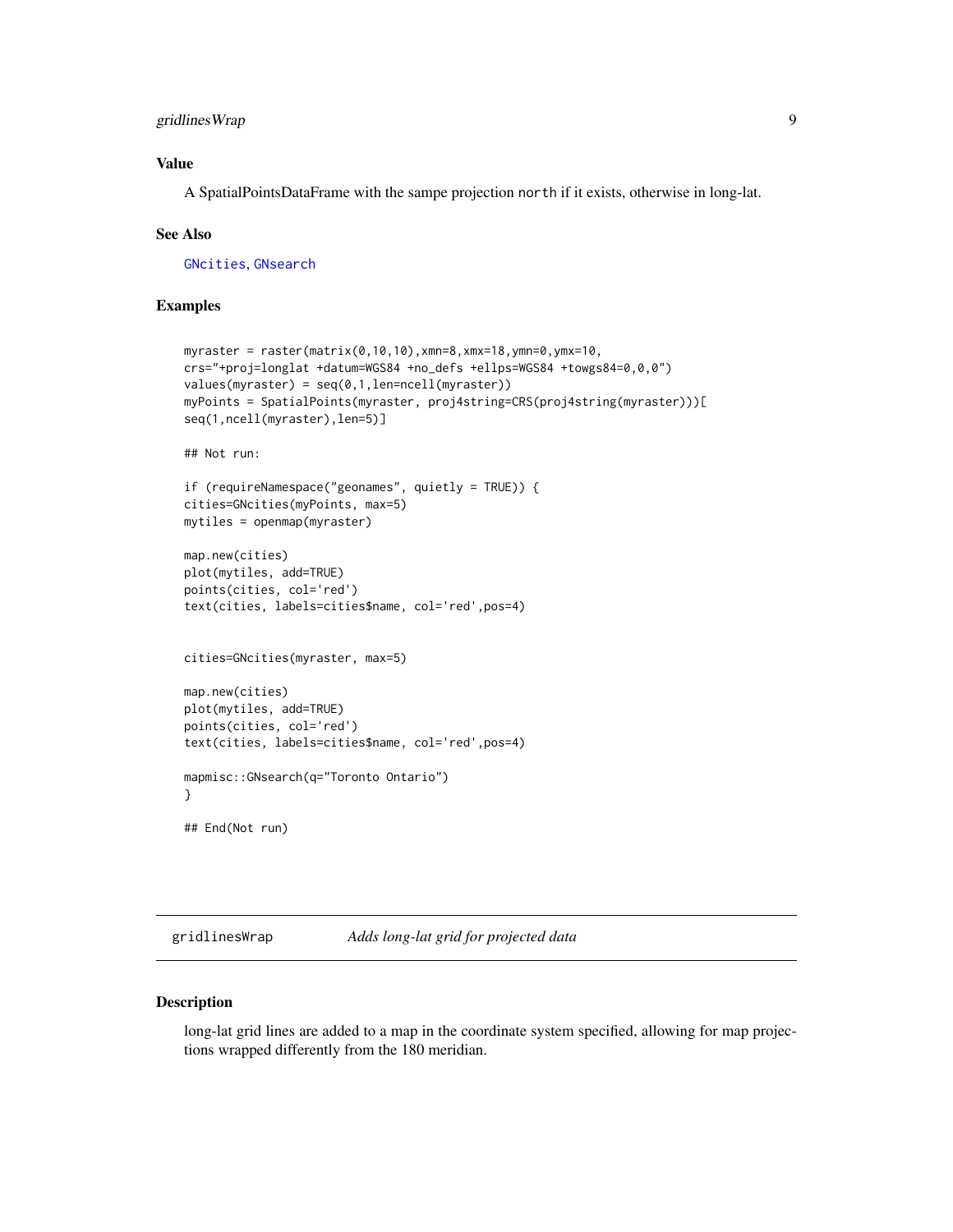## Usage

```
gridlinesWrap(crs,
easts=seq(-180,180,by=60),
norths=seq(-90,90,by=30),
ndiscr=40, plotLines=TRUE,
plotLabels = TRUE, ...)
```
## Arguments

| crs        | A CRS object, proj4 string, or an object from which a projection can be extracted<br>with proj4string(crs) |
|------------|------------------------------------------------------------------------------------------------------------|
| easts      | vector of longitudes                                                                                       |
| norths     | vector of latitudes                                                                                        |
| ndiscr     | number of intermediate points per line                                                                     |
| plotLines  | add lines to existing plot                                                                                 |
| plotLabels | add labels to existing plot                                                                                |
| $\ddotsc$  | Additional arguments passed to lines or text, for example lty=2                                            |

## Author(s)

Patrick Brown

## See Also

[gridlines](#page-0-0), [llgridlines](#page-0-0)

## Examples

```
## Not run:
Npoints = 20
myPoints = SpatialPointsDataFrame(
cbind(
runif(Npoints, -15000000, 15000000),
runif(Npoints, -8000000, 8000000)),
data=data.frame(y1=c(NA, rnorm(Npoints-1)),
y2=c(sample(0:5, Npoints-1,replace=TRUE), NA)),
proj4string=moll(c(-100,0))
)
plot(myPoints)
```

```
gridlinesWrap(myPoints, lty=3, col='red')
```
## End(Not run)

<span id="page-9-0"></span>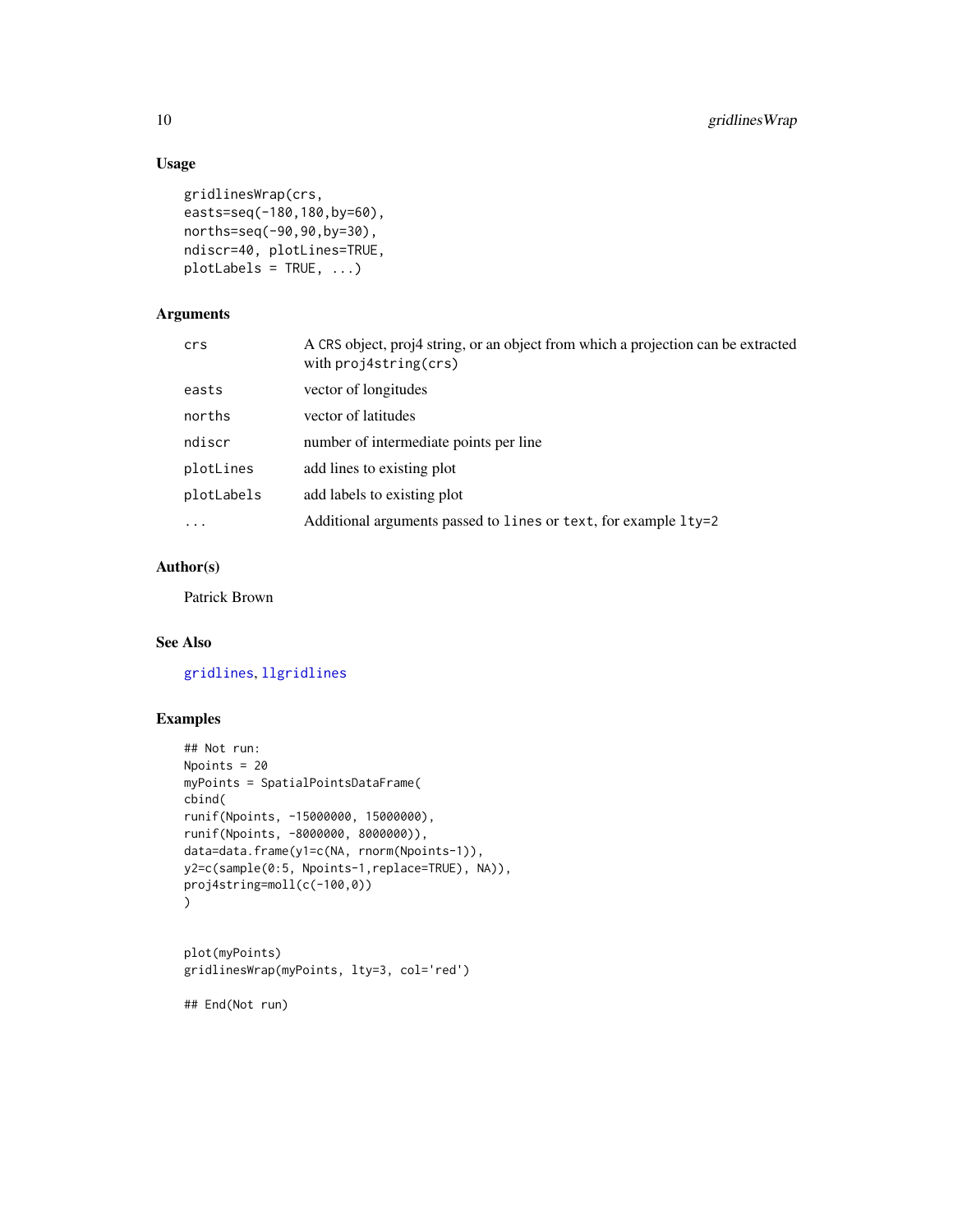<span id="page-10-1"></span><span id="page-10-0"></span>

## Description

Legends where N+1 labels are supplied as the limits of N bins.

## Usage

```
legendBreaks(pos,
breaks,
col, legend,
    rev=TRUE,
    outer=TRUE,
    pch=15,
    bg='white',
    cex=par('cex'),
    pt.cex=2.5*cex,
    text.col=par('fg'),
    title=NULL,
    inset=0.05,
    title.col=text.col,
    adj=0,
    width=Inf,
   lines=Inf,
   y.intersp,
...)
```
## Arguments

| pos      | Position, as specified in the legend function.                                          |
|----------|-----------------------------------------------------------------------------------------|
| breaks   | Optional list with elements col and legend, such as the output from colour Scale        |
| col      | Single colour or vector of colours for each bin                                         |
| legend   | vector of labels for the legend, one more element than there are colours                |
| rev      | if TRUE, labels and colours are ordered from bottom to top, otherwise top to<br>bottom. |
| outer    | If TRUE, put legend in the margin of the plot                                           |
| pch      | see legend                                                                              |
| bg       | background colour see legend                                                            |
| cex      | see legend                                                                              |
| pt.cex   | see legend                                                                              |
| text.col | see legend                                                                              |
| title    | see legend                                                                              |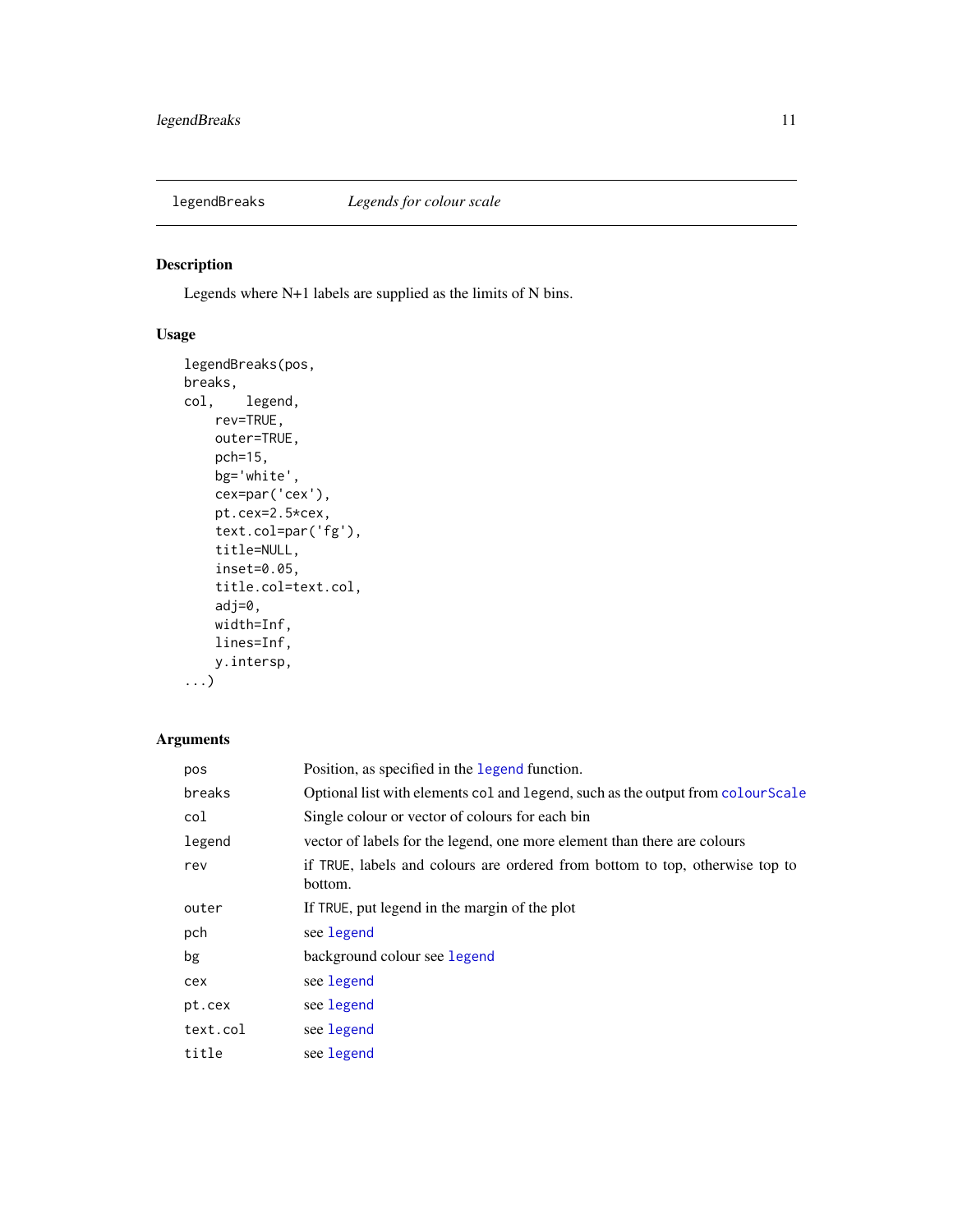<span id="page-11-0"></span>

| inset     | see legend                                                                     |
|-----------|--------------------------------------------------------------------------------|
| title.col | see legend                                                                     |
| adj       | Adjustment of the legend labels relative to plotting symbols.                  |
| width     | Maximum number of characters before a line break is added to the legend labels |
| lines     | Maximum number of lines in each legend label                                   |
| y.intersp | see legend                                                                     |
| $\cdots$  | Additional arguments passed to legend.                                         |

## Details

A legend for 'z-axis' colour scales.

## Value

Result of call to [legend](#page-0-0)

## See Also

[colourScale](#page-2-1)

legendTable *Table for colour scales*

## Description

A table in html or Latex showing values associated with colours

## Usage

```
legendTable(x,
   type=c('latex', 'html'),
   box = c(-0.2, 1, 2),
   unit = 'em',
   collapse=NULL)
```
## Arguments

| X        | a data. frame with columns col and label, possibly produced by colour Scale                                                        |
|----------|------------------------------------------------------------------------------------------------------------------------------------|
| type     | html or latex compatible output                                                                                                    |
| box      | dimensions of colour boxes, passed as depth, height and width to rule in Latex,<br>or width (first two elements ignored) for html. |
| unit     | Units for box dimensions                                                                                                           |
| collapse | If non-NULL, passed to paste to produce a character vector instead of table                                                        |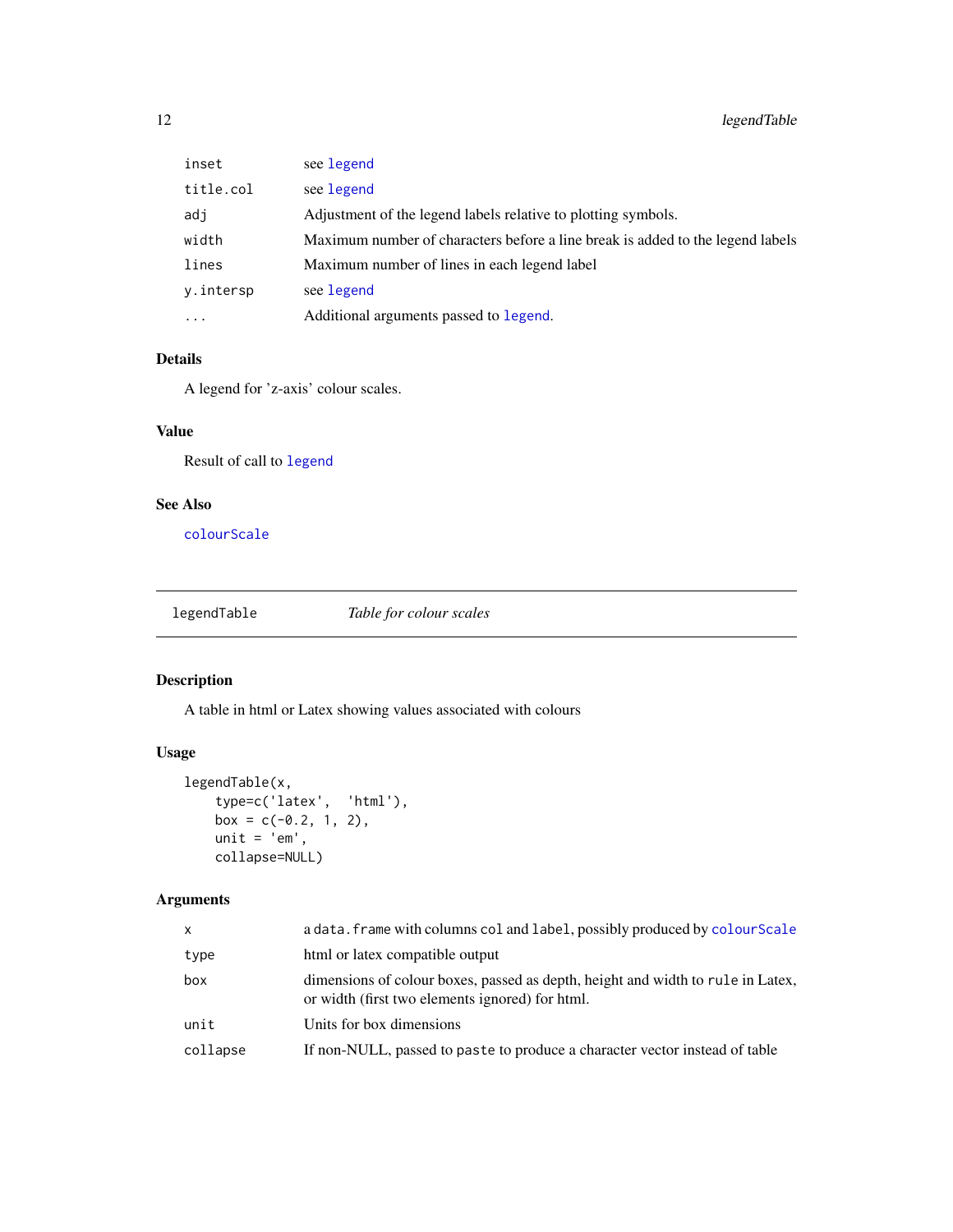<span id="page-12-0"></span>map.new 13

## Value

data.frame or character vector

## See Also

[colourScale](#page-2-1)

## Examples

```
mytable = data.frame(col=col2html(1:5), label=1:5)
legendTable(mytable)
legendTable(mytable, collapse=';')
legendTable(mytable, type='html')
```
map.new *Start a new map*

## Description

Prepare a plotting window suitable for a map

## Usage

```
map.new(x,legendRight=FALSE, buffer=0, mar=c(0,0,0,0), ...)
```
## Arguments

|             | A spatial object from which an extent can be extracted.                     |
|-------------|-----------------------------------------------------------------------------|
| legendRight | Leave room to the right for the legend produced by plotting a Raster object |
| buffer      | passed to extend to increase the plotting area                              |
| mar         | see par                                                                     |
| $\ddotsc$   | Additional arguments passed to plot                                         |

## Details

map.new initiates a plot intended to contain a map covering the extent of x, with no margins.

## Author(s)

Patrick Brown

## See Also

[scalebar](#page-0-0), [spplot](#page-0-0)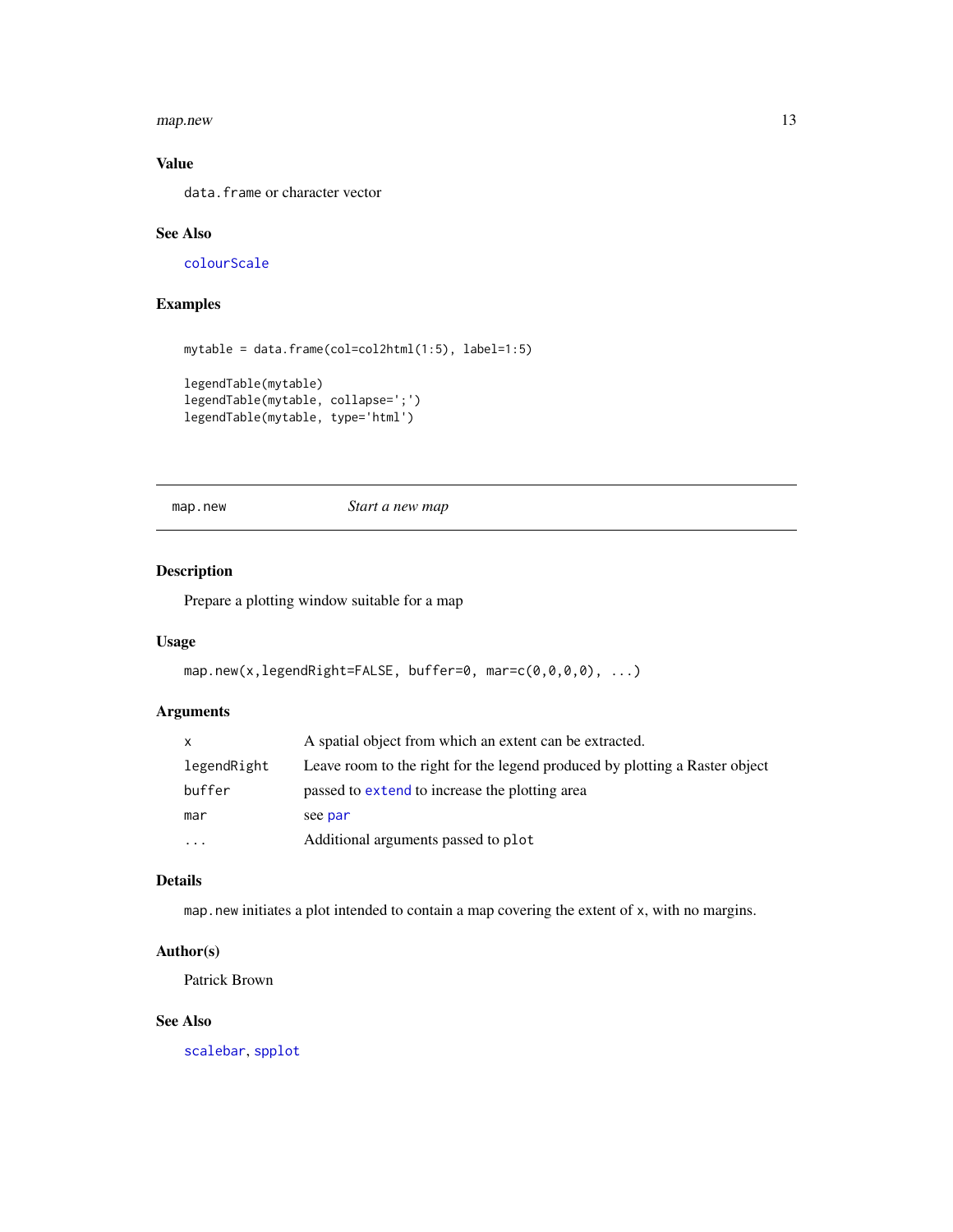14 modis

#### Examples

```
Npoints = 20
myPoints = SpatialPointsDataFrame(
cbind(runif(Npoints), 51+runif(Npoints)),
data=data.frame(y1=c(NA, rnorm(Npoints-1)),
y2=c(sample(0:5, Npoints-1,replace=TRUE), NA)),
proj4string=CRS(
"+proj=longlat +datum=WGS84 +no_defs +ellps=WGS84 +towgs84=0,0,0"
)
)
map.new(myPoints, legendRight=TRUE, mar=c(3,3,0,0), buffer=0.2)
points(myPoints)
legendBreaks('right', list(breaks=1:3, col=1:2))
```
#### modis *MODIS tiles and projection*

#### Description

Raster containing MODIS tile ID's

#### Usage

```
getModisTiles(x, tiles = mapmisc::modisRaster)
crsModis
modisRaster
degreeRaster
```
#### **Arguments**

| x     | A spatial object which modis tiles will cover. |
|-------|------------------------------------------------|
| tiles | A raster with modis (or other) tiles.          |

#### Details

getModisTiles returns a matrix with modis tiles.

modisRaster shows horizontal and vertical tile names for downloading data from MODIS at, for example, <http://e4ftl01.cr.usgs.gov/MOTA>.

degreeRaster shows horizontal and vertical tiles in long-lat, for downloading elevation from [ftp:](ftp://ftp.glcf.umd.edu/glcf/SRTM/Degree_Tiles/) [//ftp.glcf.umd.edu/glcf/SRTM/Degree\\_Tiles/](ftp://ftp.glcf.umd.edu/glcf/SRTM/Degree_Tiles/).

## References

[https://nsidc.org/data/docs/daac/mod10\\_modis\\_snow/landgrid.html](https://nsidc.org/data/docs/daac/mod10_modis_snow/landgrid.html), [http://spatialre](http://spatialreference.org/ref/sr-org/modis-sinusoidal/)ference. [org/ref/sr-org/modis-sinusoidal/](http://spatialreference.org/ref/sr-org/modis-sinusoidal/)

<span id="page-13-0"></span>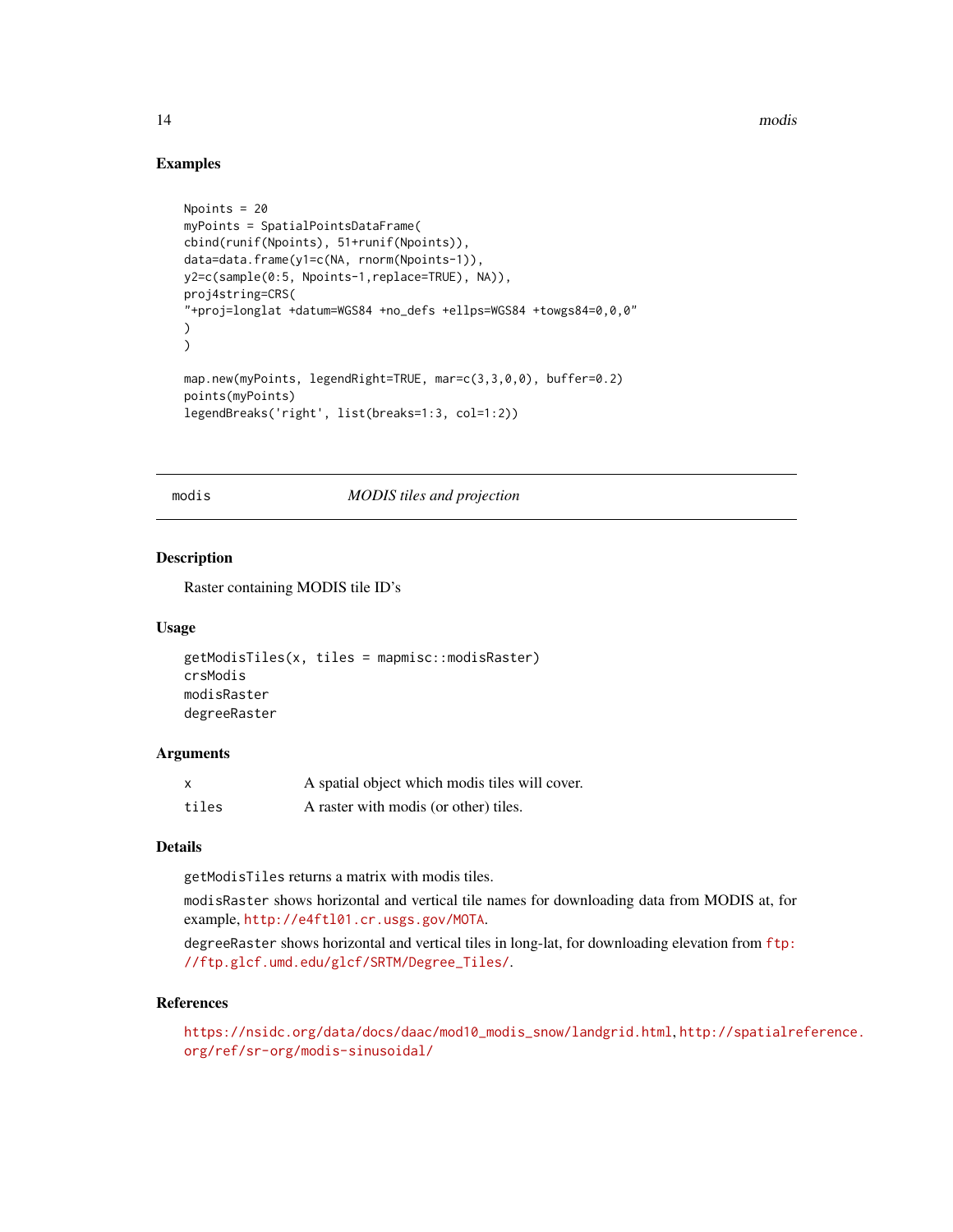#### <span id="page-14-0"></span>netherlands and the state of the state of the state of the state of the state of the state of the state of the state of the state of the state of the state of the state of the state of the state of the state of the state o

## Examples

```
crsModis
myPointLL = SpatialPoints(cbind(c(5:6),10:11), proj4string = crsLL)
if(requireNamespace("rgdal", quietly=TRUE)) {
  getModisTiles(myPointLL)
  getModisTiles(myPointLL, mapmisc::degreeRaster)
}
modisUrl = 'ftp://ladsweb.nascom.nasa.gov/allData/5/MCD12Q1/2002/001/'
## Not run:
paste(modisUrl,
  grep(
   paste(getModisTiles(myPointLL)[,'tile'], collapse='|'),
   unlist(strsplit(RCurl::getURL(
   modisUrl,ftp.use.epsv=TRUE,
   dirlistonly = TRUE), '\n')),
  value=TRUE), sep='')
## End(Not run)
```
netherlands *Data from the Netherlands*

## Description

Elevation data and map tiles for the Netherlands

#### Usage

data("netherlands")

#### Format

nldElev is a raster of elevation nltTiles is a background map nldCities is a SpatialPoints-DataFrame of city locations.

## Details

The inclusion of these datasets is intended to allow the package to build when an internet connection is not present.

## Source

See examples.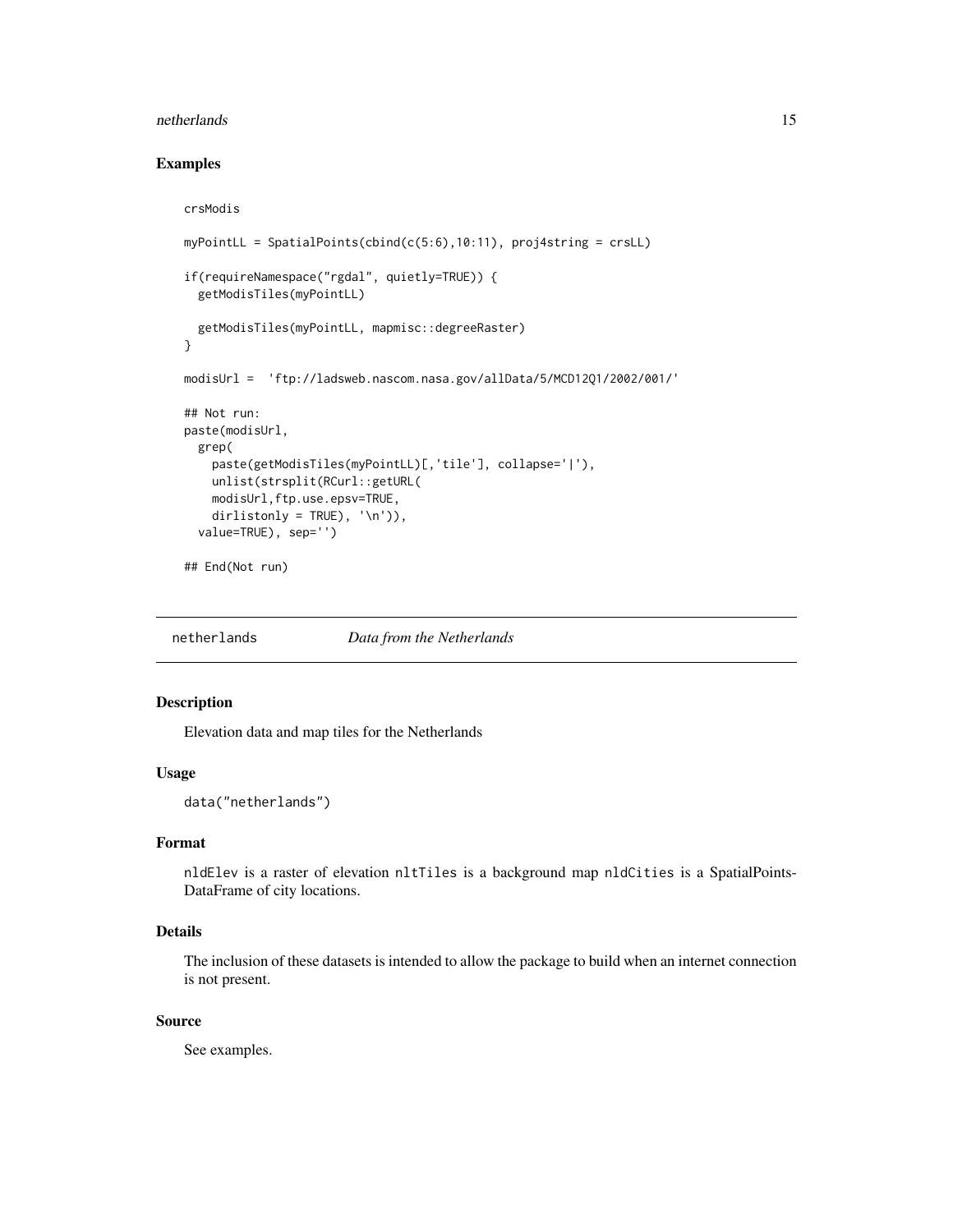## See Also

[meuse,](#page-0-0) [getData,](#page-0-0) [openmap](#page-18-1)

## Examples

```
# soil data
library("sp")
data("meuse")
coordinates(meuse) <- ~x+y
if(requireNamespace('rgdal', quietly=TRUE)) {
proj4string(meuse) <- CRS("+init=epsg:28992")
} else {
proj4string(meuse) <- CRS(
 paste("+proj=sterea +lat_0=52.15616055555555 +lon_0=5.38763888888889",
    "+k=0.9999079 +x_0=155000 +y_0=463000 +ellps=bessel +units=m +no_defs"
  )
 )
}
meuse$soilFac = factor(meuse$soil, levels=c(1,2,3),
labels=c("Calcareous","Non-Calc's","Red Brick"))
soilCol = colourScale(meuse$soilFac)
data("netherlands")
map.new(meuse)
plot(nldTiles,add=TRUE)
points(nldCities)
text(nldCities,label=nldCities$name, pos=2)
points(meuse, pch=16, col=soilCol$plot)
legend('topleft', fill=soilCol$col,legend=soilCol$legend)
if(requireNamespace('rgdal', quietly=TRUE)) insetMap(meuse, "bottomright",map=world)
# location won't be marked on the inset map unless rgdal is available
## Not run:
# this is how the data were obtained
# map tiles
nldTiles = openmap(meuse, zoom=12)
# cities
nldCities = GNcities(nldTiles, maxRows=25)
# world
world = openmap(extent(-10, 30, 40, 60))# elevation data
require('rgdal')
meuseLL = spTransform(meuse, CRS("+init=epsg:4326"))
```
<span id="page-15-0"></span>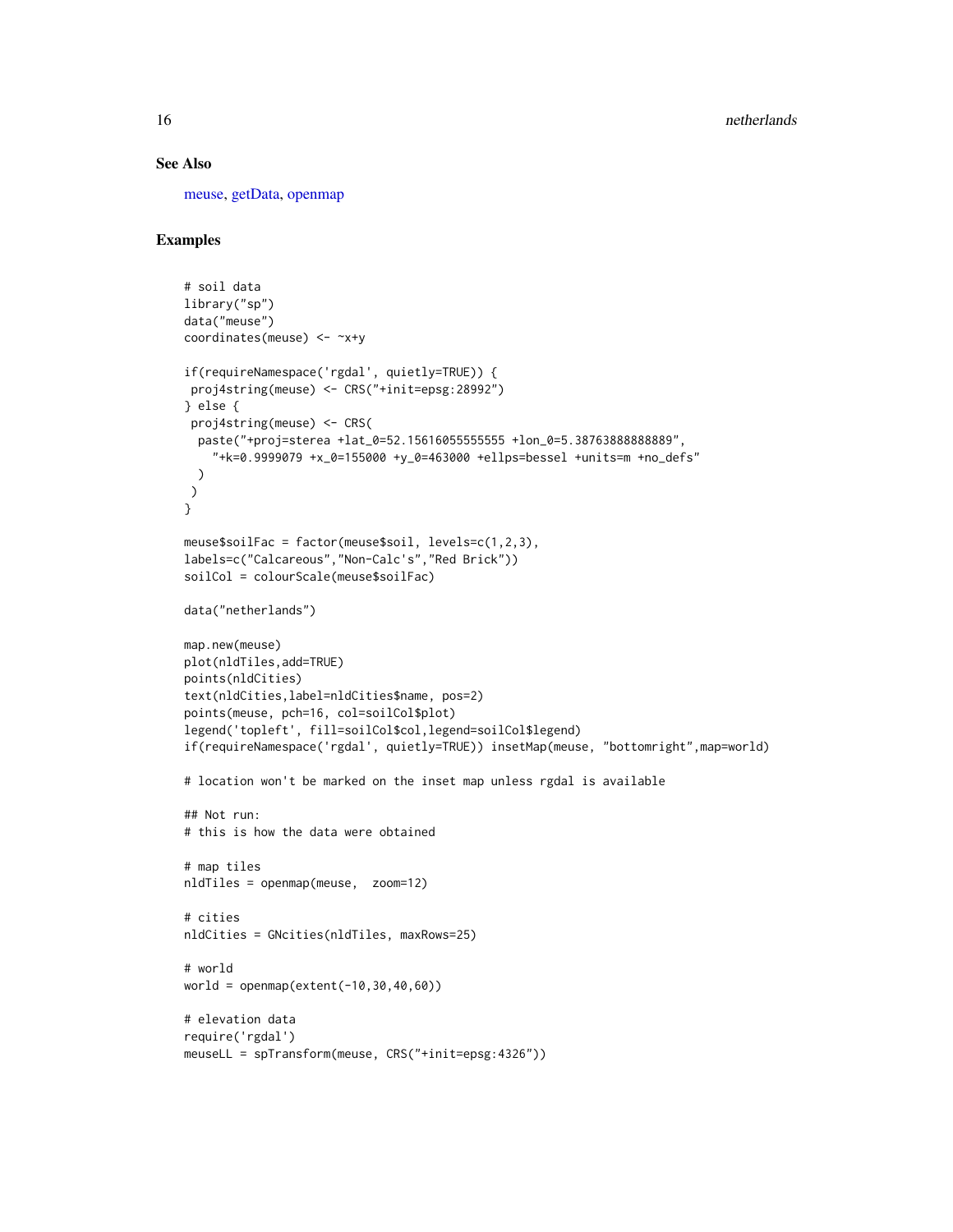#### <span id="page-16-0"></span>omerc and the contract of the contract of the contract of the contract of the contract of the contract of the contract of the contract of the contract of the contract of the contract of the contract of the contract of the

```
getData("SRTM", lon=xmin(extent(meuseLL)),
lat=ymin(extent(meuseLL)),path=tempdir())
nldElev = raster(paste(tempdir(), "/", "srtm_38_02.tif", sep=""))
nldElev = crop(nldElev, extend(extent(meuseLL), 0.1))
nldElev = projectRaster(nldElev, crs=proj4string(meuse))
nldElev = crop(nldElev, extent(nldTiles))
# save the files where the package builder wants them
# save(nldElev, nldTiles, nldCities,world,
# file="~/workspace/diseasemapping/pkg/mapmisc/data/netherlands.RData",
# compress="xz")
```

```
## End(Not run)
```
#### omerc *Oblique Mercator, Cylindrical, and Mollweide projections*

## Description

Defines an appropriate Oblique Mercator, Oblique Cylindrical Equal Area, and Mollweide projections for a supplied Spatial object

#### Usage

```
omerc(x, angle,
post=c('none', 'north', 'wide','tall'),
    preserve=NULL)
    ocea(x, angle, flip=FALSE)
   moll(x=0, angle=NULL, flip=FALSE)
```
#### Arguments

| X        | A Spatial P <sup>*</sup> object or a vector of length 2 giving the centroid of the projection.                                          |
|----------|-----------------------------------------------------------------------------------------------------------------------------------------|
| angle    | angle of rotation or vector of angles                                                                                                   |
| post     | post-projection angle rotation                                                                                                          |
| flip     | post-projection flipping of coordinates                                                                                                 |
| preserve | A SpatialPoints object, the resulting projection is scaled so as to preserve the<br>distances between these points as best as possible. |

#### Details

With omerc, an Oblique Mercator map projection is produced which warps the world onto a cylinder, with the north-south axis rotated by the specified angle. If angle is a vector, the optimal angle for reducing the size of the bounding box is returned.

If post = 'north', an inverse rotation will preserve the north direction at the origin.

If post = 'wide', an inverse rotation makes the smallest possible bounding box which is wider than tall.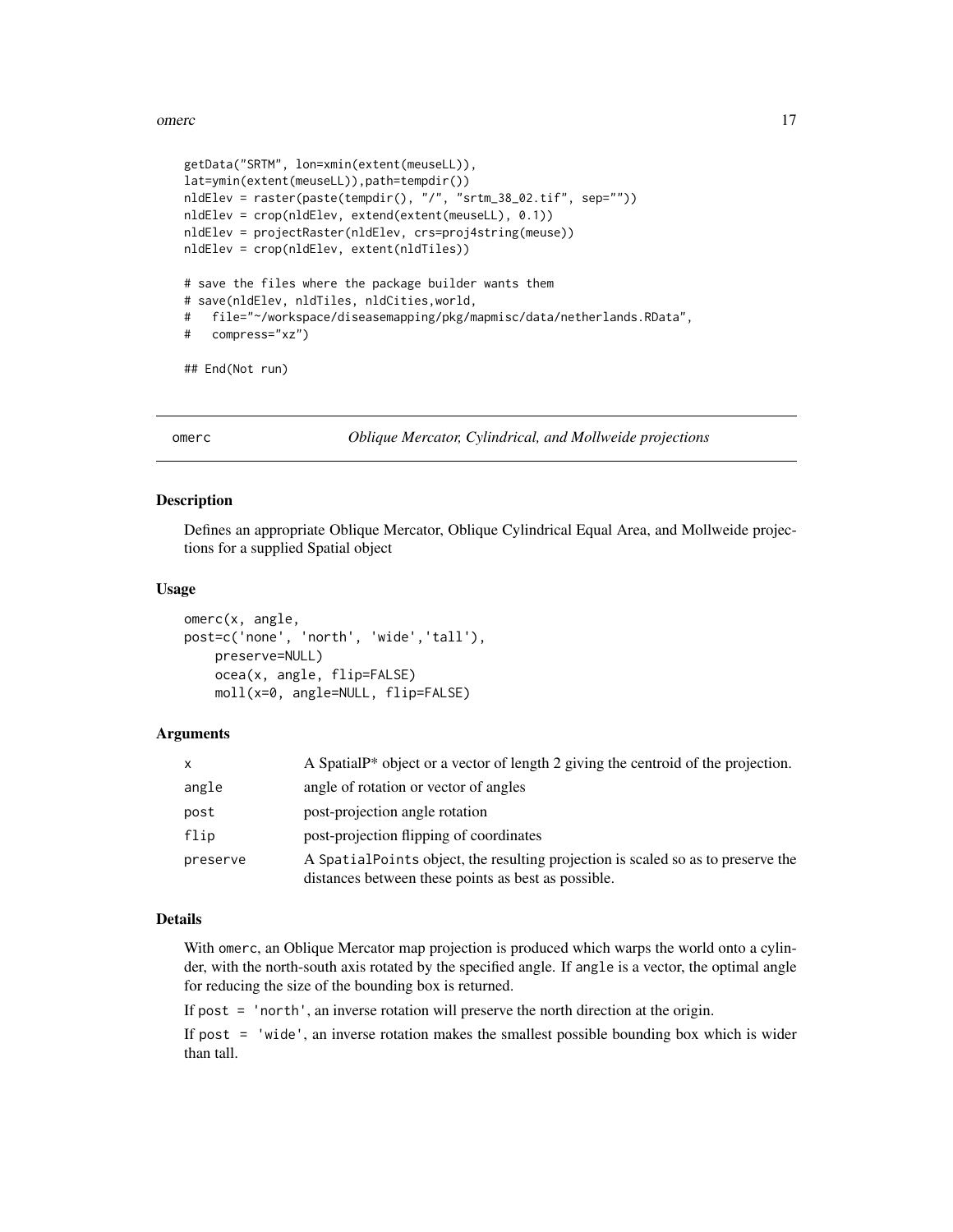<span id="page-17-0"></span>If post  $=$  'tall', the bounding box is taller than it is wide

If post is numeric, it specifies an angle for inverse rotation.

ocea produces an Oblique Cylindrical Equal Area projection and moll a Mollweide projections

#### Value

An object of class [CRS](#page-0-0).

#### References

[http://en.wikipedia.org/wiki/Space-oblique\\_Mercator\\_projection](http://en.wikipedia.org/wiki/Space-oblique_Mercator_projection)

## See Also

[CRS](#page-0-0),[spTransform](#page-0-0)

#### Examples

```
omerc(c(10,50), angle=c(0,45,80))
data('netherlands')
if(require('rgdal', quietly=TRUE)){
nldUtm = spTransform(nldCities,
omerc(nldCities, angle=0))
projection(nldUtm)
map.new(nldUtm)
text(nldUtm,labels=nldUtm$name)
scaleBar(nldUtm, 'topright')
nldRot = spTransform(nldCities,
omerc(nldCities, angle=seq(25,45,by=5))
\mathcal{L}projection(nldRot)
map.new(nldRot)
text(nldRot,labels=nldRot$name)
scaleBar(nldRot, 'topright')
insetMap(nldRot, 'bottomright',map=world)
}
## Not run:
nldOceaCrs = ocea(nldCities)
nldOcea = spTransform(nldCities, nldOceaCrs)
map.new(nldOcea, buffer=2000)
text(nldOcea,labels=nldOcea$name)
scaleBar(nldOcea, 'topright')
map.new(nldCities)
```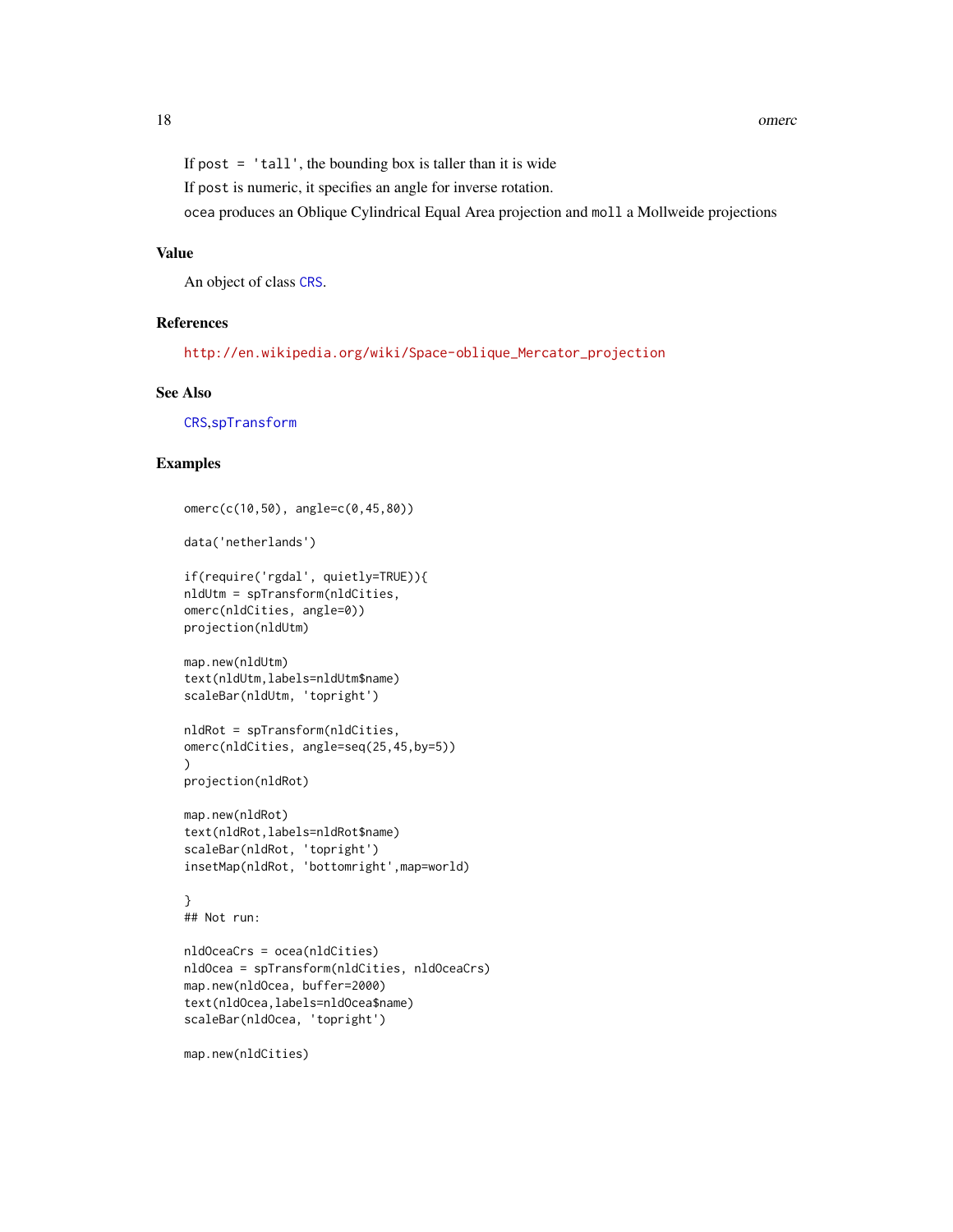#### <span id="page-18-0"></span>openmap 19

```
plot(nldTiles,add=TRUE)
text(nldCities,labels=nldCities$name)
tilesRot = openmap(nldRot)
map.new(nldRot)
plot(tilesRot,add=TRUE)
text(nldRot,labels=nldRot$name)
tilesUtm = openmap(nldUtm)
map.new(nldUtm)
plot(tilesUtm,add=TRUE)
```
text(nldUtm,labels=nldUtm\$name)

```
## End(Not run)
```
<span id="page-18-1"></span>openmap *Download map tiles*

## Description

Downloads map tiles from Openstreetmap.org and other servers.

#### Usage

```
openmap(x, zoom,
  path="http://tile.openstreetmap.org/",
 maxTiles = 9,
 crs=projection(x),
  buffer=0, fact=1,
 verbose=getOption('mapmiscVerbose'),
  cachePath=getOption('mapmiscCachePath')
\lambdaosmTiles(name, xyz, suffix)
openmapAttribution(name,
  type=c('text','latex','markdown','html', 'auto'),
  short=FALSE)
```
## Arguments

| $\mathsf{x}$ | An extent or any spatial object (raster, Spatial*) from which an extent can be<br>obtained. |
|--------------|---------------------------------------------------------------------------------------------|
| zoom         | the zoom level, when missing it will be determined by maxTiles.                             |
| path         | Source of map tiles, see http://diseasemapping.r-forge.r-project.org/<br>mapLayers.html.    |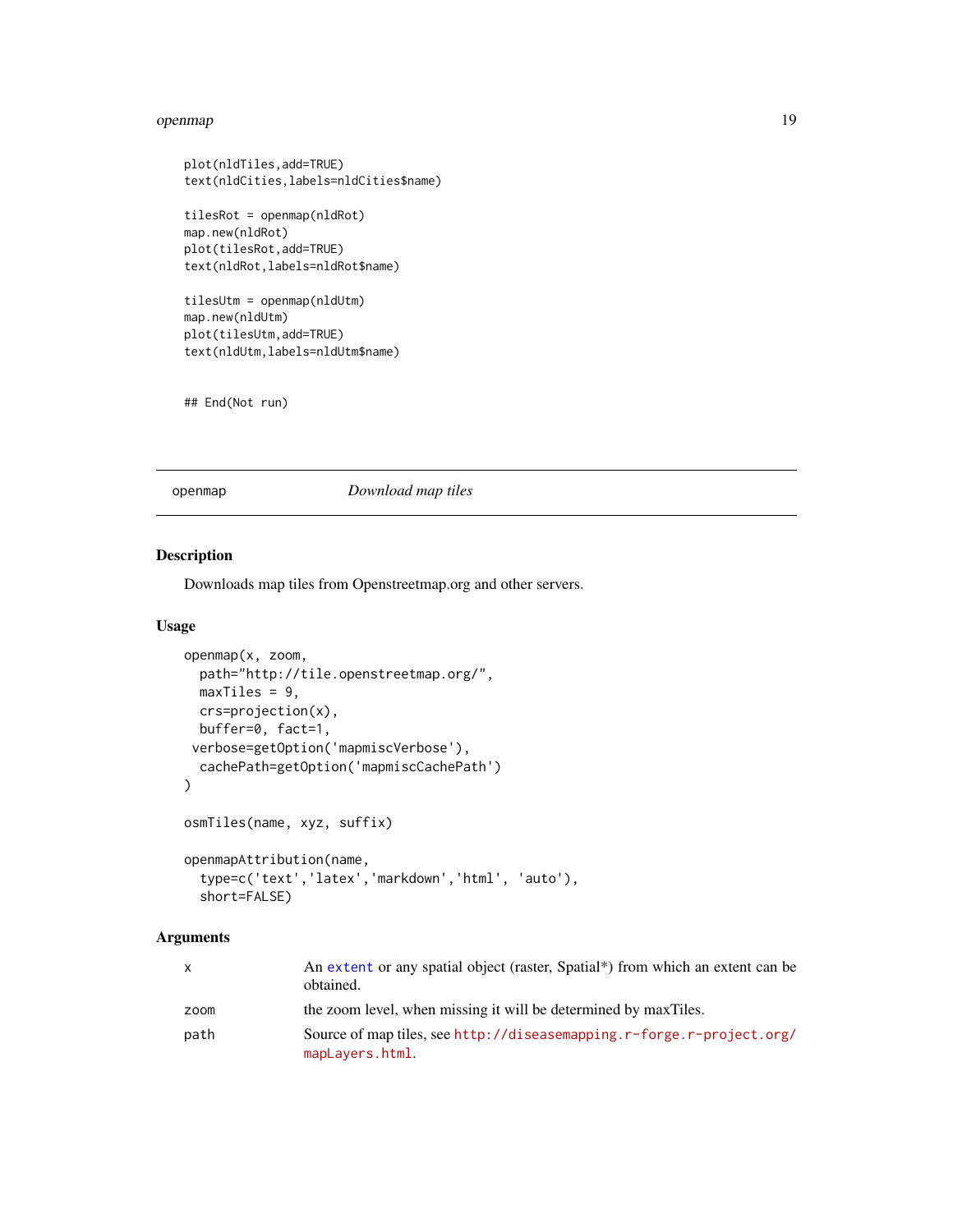<span id="page-19-0"></span>

| maxTiles   | If zoom is missing, zoom will be chosen such that the number of map tiles is<br>less than or equil to this number.                                                                                                                                    |
|------------|-------------------------------------------------------------------------------------------------------------------------------------------------------------------------------------------------------------------------------------------------------|
| crs        | Projection for the output, defaulting to the same projection as $x$ . If $x$ has no<br>projection, for instance when x is a matrix or extent, crs is also used as the<br>projection of x. If crs is NA or missing and x has no crs, long-lat is used. |
| buffer     | Extend the extent for which the map is requested, in units of x. Can be negative,<br>or a vector of length 2 for different x and y extensions                                                                                                         |
| fact       | Passed to disaggregate before reprojecting if fact>1, helps to produce a clearer<br>image.                                                                                                                                                            |
| verbose    | Print information about map images being downloaded, defaults to FALSE.                                                                                                                                                                               |
| cachePath  | Location to store downloaded map images, defaults to tempdir()                                                                                                                                                                                        |
| name       | name of a tile path, if missing a vector of all available tile paths is returned. name<br>can be any of the names of the vector returned when name is unspecified.                                                                                    |
| type       | format for the attribution                                                                                                                                                                                                                            |
| short      | short or long attribution                                                                                                                                                                                                                             |
| <b>XYZ</b> | format of xyz coordinates in URL's                                                                                                                                                                                                                    |
| suffix     | string to append to URL's, i.e. '.png'                                                                                                                                                                                                                |

## Details

These functions download, display, and manipulate map tiles stored in a standard way either on a web server or a local folder.

Map tiles are a set of PNG images that span the world at a set of zoom levels. Zoom level 1 has four 256x256 pixel tiles in a 2x2 pattern over the whole world. In general, zoom level n has  $2<sup>n</sup>$  by  $2<sup>n</sup>$  tiles. Zoom levels go up to about 17 or 18 depending on the tile server.

See <http://diseasemapping.r-forge.r-project.org/mapLayers.html> for a full set of map tiles.

Be sure to attribute any maps you publish, the osmAttribution function will assist. If type = 'auto' then markdown format will be used unless a variable mdToTex is defined and equal to TRUE.

#### Value

openmap returns a Raster with indexed colours, or a RasterBrick [brick](#page-0-0), with 'red', 'green' and 'blue' layers.

openmapAttribution returns a character string.

## See Also

[openmap](#page-18-1)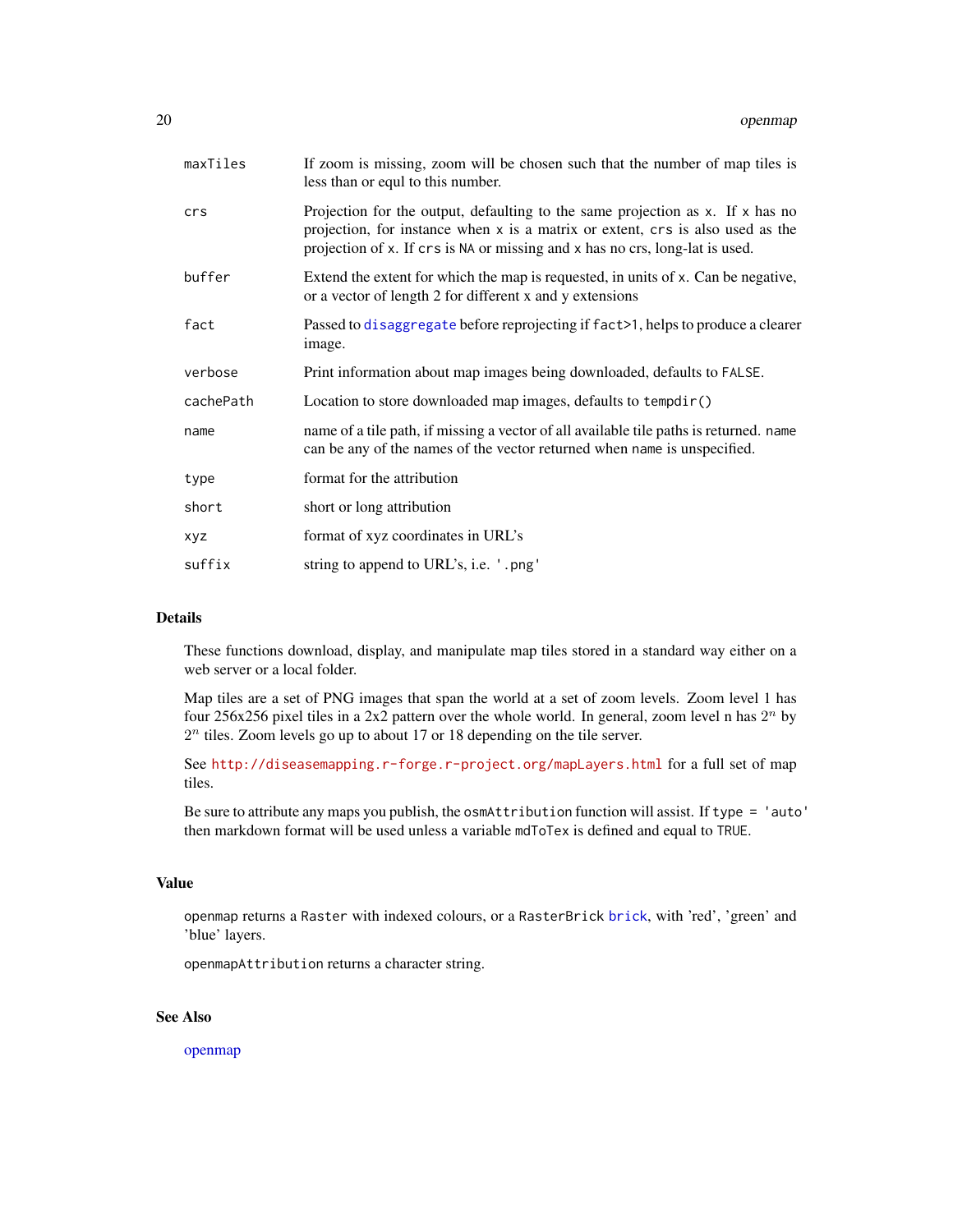## <span id="page-20-0"></span>persistentCache 21

## Examples

```
data("netherlands")
plot(nldTiles)
openmapAttribution(nldTiles, short=TRUE, type='markdown')
openmapAttribution("stamen-toner", type='text')
myraster = raster(matrix(0, 10, 10), xmn=8, xmx=18, ymn=0, ymx=10,crs="+proj=longlat +datum=WGS84 +no_defs +ellps=WGS84 +towgs84=0,0,0")
values(myraster) = seq(0,1,len=ncell(myraster))
myPoints = SpatialPoints(myraster, proj4string=CRS(proj4string(myraster)))[
seq(1,ncell(myraster),len=5)]
names(osmTiles())
## Not run:
mytiles = openmap(myraster, zoom=6)
map.new(myraster)
plot(mytiles, add=TRUE)
points(myPoints,col='red')
mytiles = openmap(myPoints,
path='waze', verbose=TRUE)
map.new(myPoints)
plotRGB(mytiles, add=TRUE)
points(myPoints, col='red')
openmapAttribution(mytiles)
## End(Not run)
```
persistentCache *Set a persistent cache*

#### Description

Sets a cache folder in temporary space

#### Usage

persistentCache(verbose=TRUE)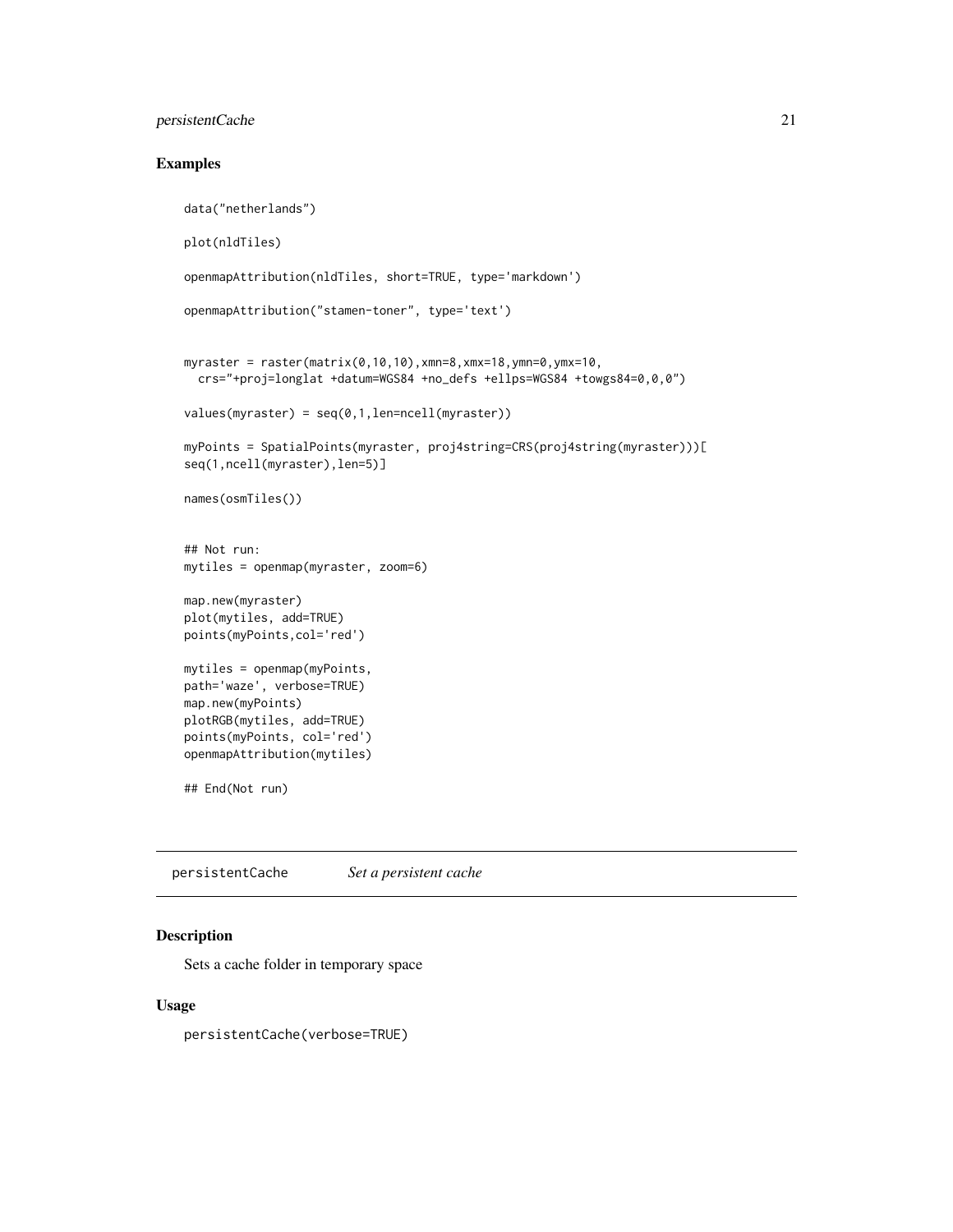#### <span id="page-21-0"></span>Arguments

verbose print location of the cache folder

## Details

The default cache for map images is tempdir()/mapmiscCache, which will be deleted when an R session ends. Running this function sets a cache in /tmp/mapmiscCache\_[username], which will re-use cached data across R sessions.

#### Examples

```
# current cache
getOption("mapmiscCachePath")
# set a new cache
myCache = file.path(tempdir(), 'myCache')
dir.create(myCache)
options(mapmiscCachePath = myCache)
getOption("mapmiscCachePath")
# create a persistent cache
## Not run:
```

```
persistentCache(verbose=TRUE)
```

```
## End(Not run)
getOption("mapmiscCachePath")
```
<span id="page-21-1"></span>scaleBar *Scale bar and inset map*

## Description

Utilities for plotting a map, adding a scale bar and north arrow, and adding a legend of colour scales.

#### Usage

```
scaleBar(crs, pos = "bottomright",
cex=1,
    pt.cex = 1.1*cex,
    seg.len=5*cex,
    title.cex=cex,
    outer=TRUE,...)
insetMap(crs, pos="bottomright",map="osm",zoom=0,
width=max(c(0.2, 1-par('plt')[2])),
col="#FF000090", borderMap=NULL,
cropInset = extent(-180, xmax=180, ymin=-47, ymax=71),outer=TRUE, ...)
```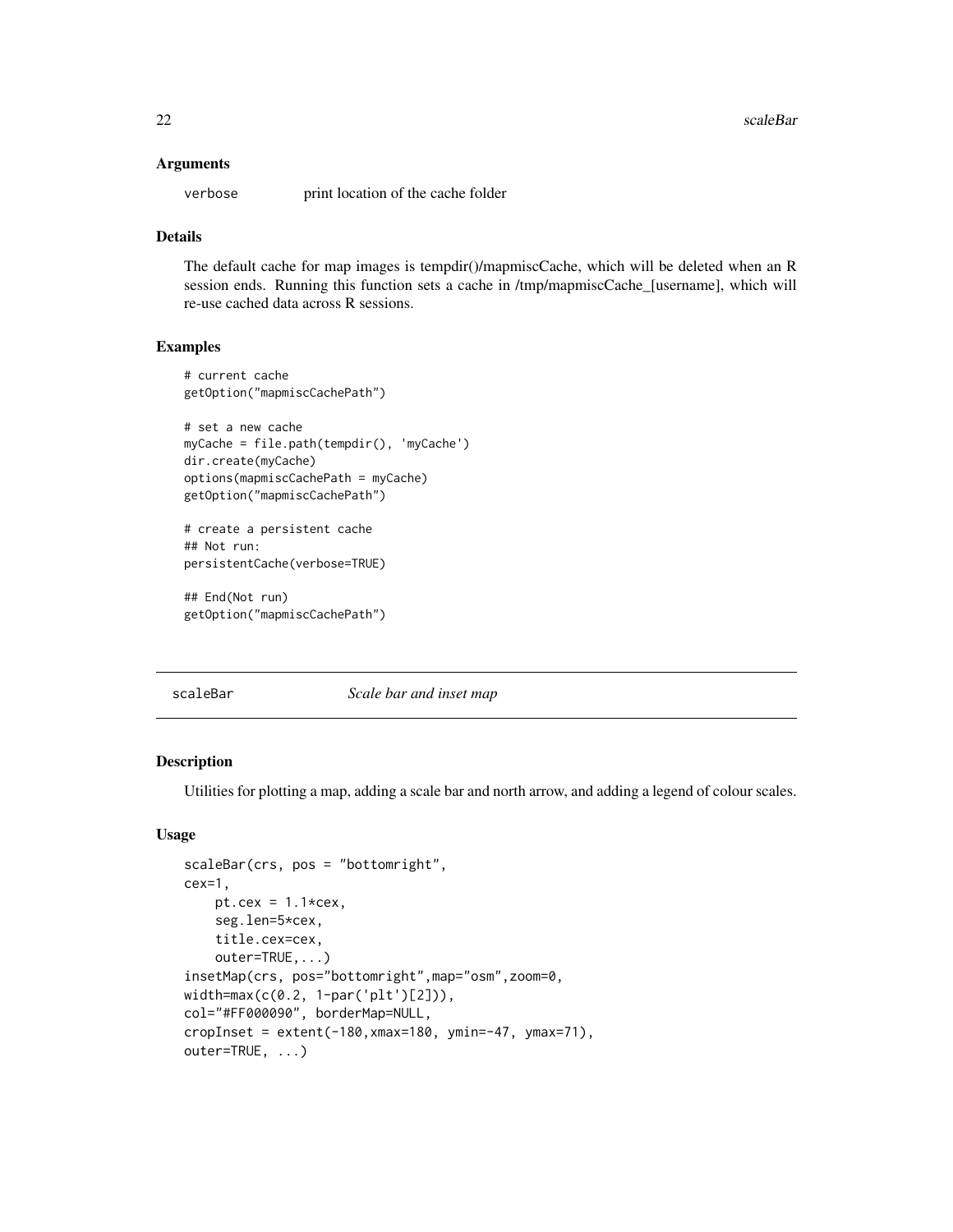#### <span id="page-22-0"></span>scaleBar 23

### Arguments

| crs       | A CRS object, proj4 string, or an object from which a projection can be extracted<br>with $proj4string(crs)$ |
|-----------|--------------------------------------------------------------------------------------------------------------|
| pos       | Position, as specified in the legend function.                                                               |
| cex       | scaling factor for the legend                                                                                |
| pt.cex    | Scaling factor north arrow (can be zero).                                                                    |
| seg.len   | approximate length (in character units) of the scale bar, can be zero.                                       |
| title.cex | scaling for the distance text                                                                                |
| outer     | If TRUE, put bar or map in the margin of the plot                                                            |
| map       | Either a Raster for the inset map or a string passed to open map's path argument                             |
| zoom      | Zoom level if retrieving inset map from openmap                                                              |
| width     | Width of the inset map, as a fraction of the plot window                                                     |
| col       | Colour for shaded region of inset map                                                                        |
| borderMap | border style for the inset map (passed to polygon)                                                           |
| cropInset | Crop the insert map to this extent                                                                           |
| $\cdots$  | Additional arguments passed to legend for scaleBar or polygon (for insetMap).                                |

## Details

scaleBar produces a scale bar reflecting the distance travelling on a great circle from the centre of the plot and travelling to the right. The length of the bar is the width of 6 characters times scale.cex.

#### Author(s)

Patrick Brown

## See Also

[scalebar](#page-0-0), [spplot](#page-0-0)

## Examples

```
Npoints = 20
myPoints = SpatialPointsDataFrame(
cbind(runif(Npoints), 51+runif(Npoints)),
data=data.frame(y1=c(NA, rnorm(Npoints-1)),
y2=c(sample(0:5, Npoints-1,replace=TRUE), NA)),
proj4string=CRS(
"+proj=longlat +datum=WGS84 +no_defs +ellps=WGS84 +towgs84=0,0,0"
)
\mathcal{L}## Not run:
mymap = openmap(myPoints)
```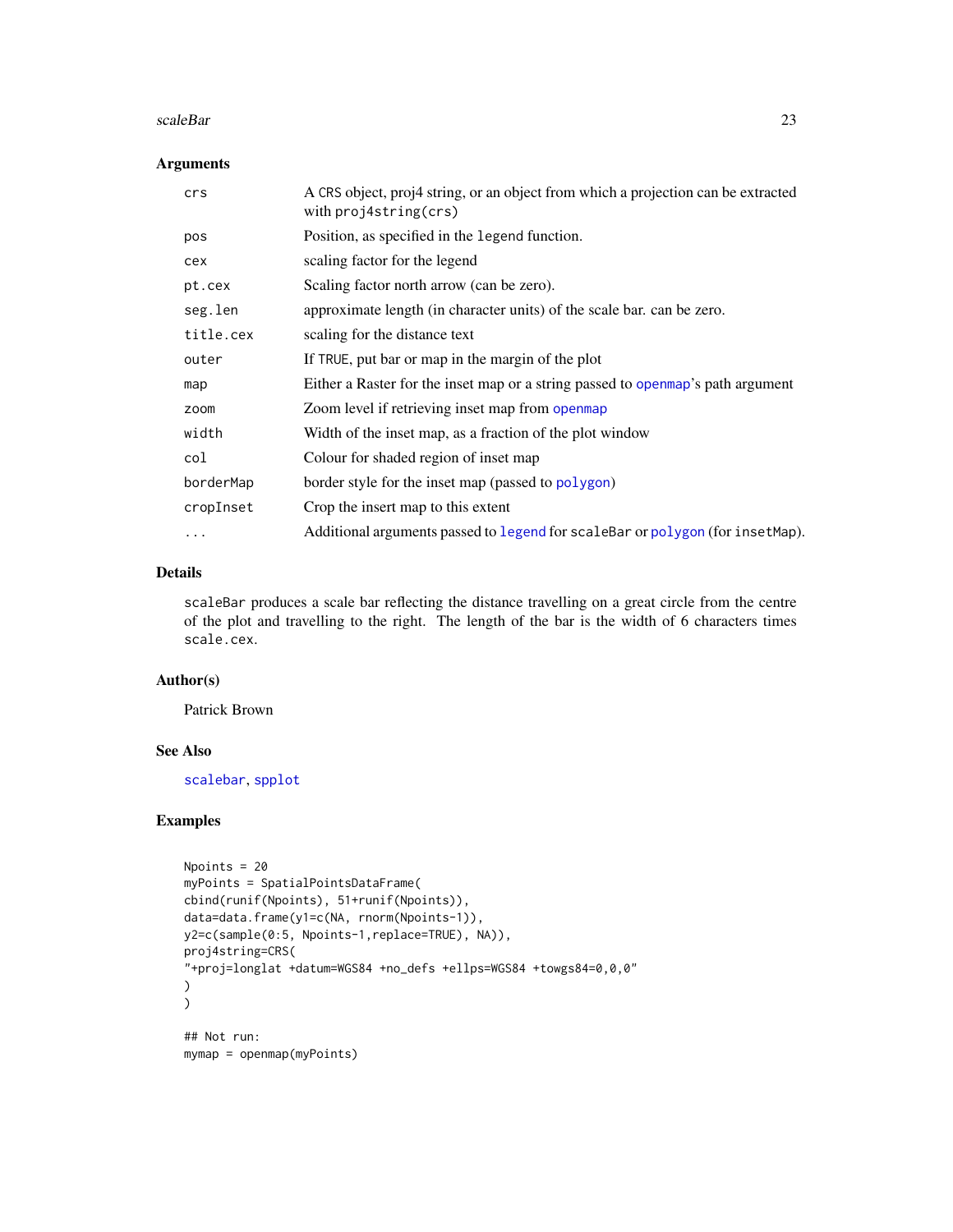```
## End(Not run)
breaks = c(-100, -1, 1, Inf)thecol = c('red','orange','blue')
map.new(myPoints)
## Not run:
plot(mymap,add=TRUE)
## End(Not run)
plot(myPoints,col = as.character(cut(
myPoints$y1, breaks, thecol
)),add=TRUE)
scaleBar(myPoints, "bottomright",cex=1.25, seg.len=2)
temp=legendBreaks("topleft", legend=breaks, col=thecol)
## Not run:
thedot = insetMap(myPoints, "bottomleft",col='#00000000', lty=0)
points(thedot)
## End(Not run)
```
tonerToTrans *Convert RGB maps to semi-transparent*

#### Description

Stamen-toner maps are 3-layer RGB rasters, which are converted to single-layer rasters with indexed colours with whites becoming transparent.

#### Usage

```
tonerToTrans(x, pattern="(red|green|blue)$", power = 0.5, col='black', threshold=Inf)
rgbtToIndex(x, pattern="(red|green|blue|trans)$")
```
#### Arguments

| $\mathsf{x}$ | A Raster Stack with RGB colours, such as from openmap with path='stamen-toner' |
|--------------|--------------------------------------------------------------------------------|
| pattern      | string passed to grep to find RGB layers.                                      |
| power        | Values below 1 increase opacity, above 1 increases transparency                |
| col          | colour for resulting map                                                       |
| threshold    | colours above this value are transparent                                       |

## Details

The difference between these functions is that tonerToTrans converts white to transparent, whereas rgbtToIndex uses the transparency layer. The former is intended for 'stamen-toner' maps.

<span id="page-23-0"></span>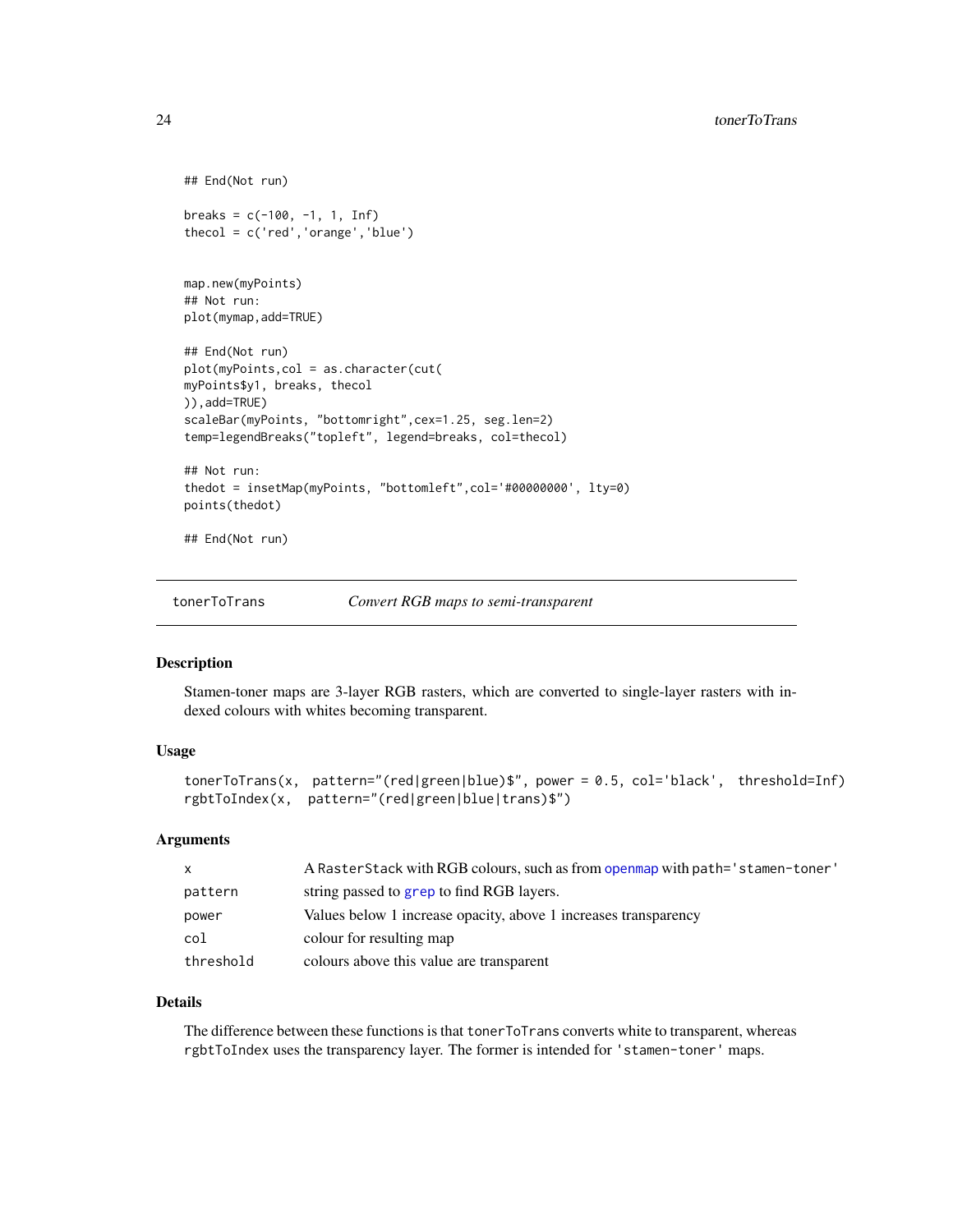#### <span id="page-24-0"></span>tpeqd 25

## Value

A RasterLayer with indexed colours

## Author(s)

Patrick Brown

## See Also

[openmap](#page-18-1)

## Examples

```
## Not run:
rgbMap = openmap(c(0,10), zoom=3, path='stamen-toner')
names(rgbMap)
plotRGB(rgbMap)
transMap = tonerToTrans(rgbMap, col='blue')
names(transMap)
par(bg='red')
plot(transMap)
rgbMap[['stamen.tonerTrans']] = 255-rgbMap[['stamen.tonerRed']]
rgbtMap = rgbtToIndex(rgbMap)
plot(rgbtMap)
## End(Not run)
```
tpeqd *Two point equidistant and tilted perspective projections*

## Description

Defines map projection

#### Usage

```
tpeqd(x, offset=c(0,0), axis='enu')
tpers(x, hKm = 100*1000, tilt = -10, offset=c(0,0), axis='enu')
```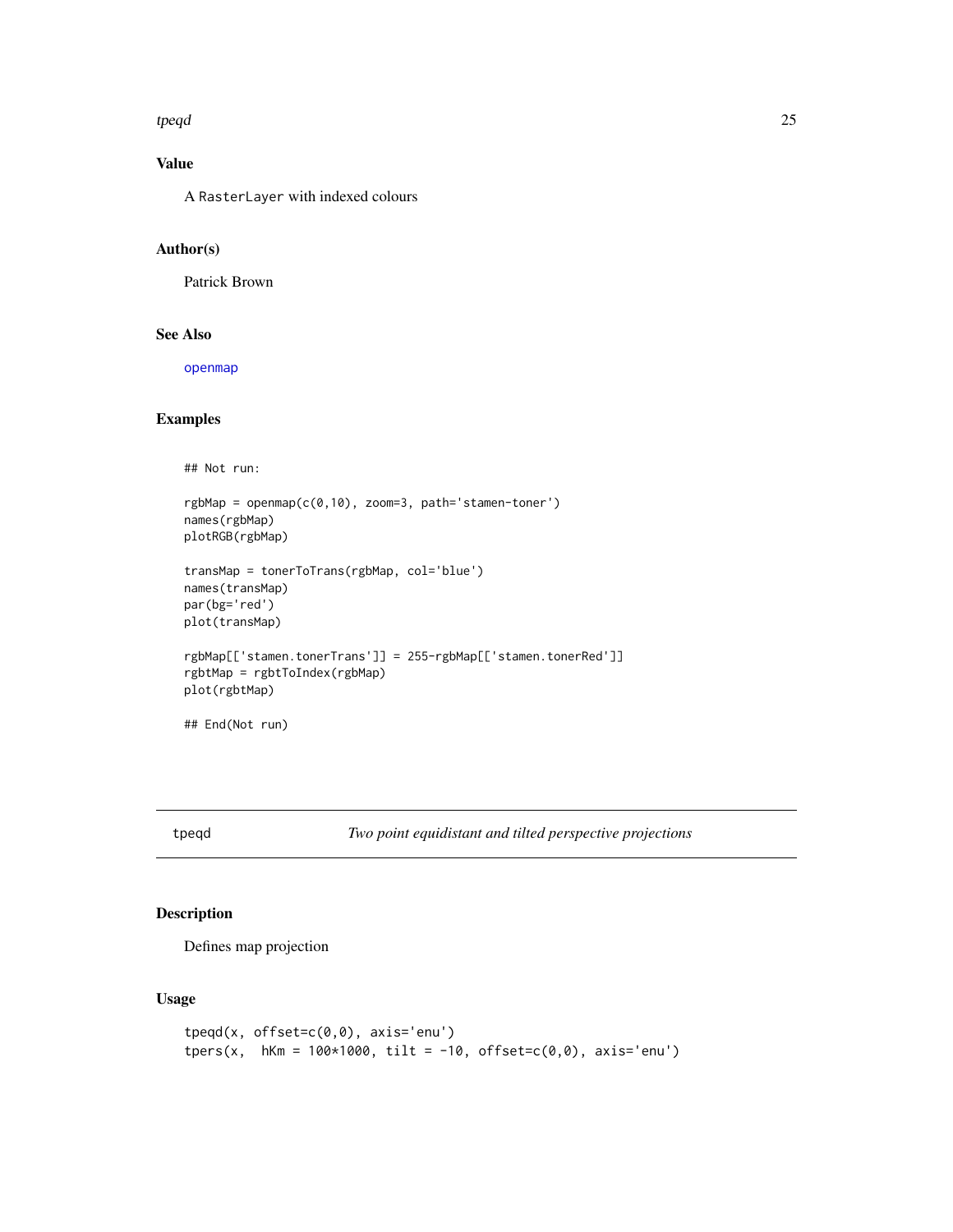<span id="page-25-0"></span>26 the contract of the contract of the contract of the contract of the contract of the contract of the contract of the contract of the contract of the contract of the contract of the contract of the contract of the contrac

## Arguments

| x      | A SpatialPoints* object of length 2 or a matrix with two columns. |
|--------|-------------------------------------------------------------------|
| hKm    | Height veiwing the Earth from                                     |
| tilt   | Viewing angle                                                     |
| offset | 2 coordinates to define the origin                                |
| axis   | defaults to east, north, up. 'swu' would rotateo 90 degrees       |

## Details

A coordinate reference system is returned

## Value

An object of class [CRS](#page-0-0).

## References

[http://en.wikipedia.org/wiki/Two-point\\_equidistant\\_projection](http://en.wikipedia.org/wiki/Two-point_equidistant_projection) [http://proj4.org/p](http://proj4.org/projections/tpers.html)rojections/ [tpers.html](http://proj4.org/projections/tpers.html)

## See Also

[CRS](#page-0-0),[spTransform](#page-0-0)

## Examples

```
tpeqd(rbind(c(0,0), c(10,50)))
data('netherlands')
tcrs = tpeqd(nldCities[1:2,])
tcrs
if(require('rgdal', quietly=TRUE)) {
nldT = spTransform(nldCities, tcrs)
projection(nldT)
map.new(nldT)
text(nldT,labels=nldT$name)
scaleBar(nldT, 'topright')
}
```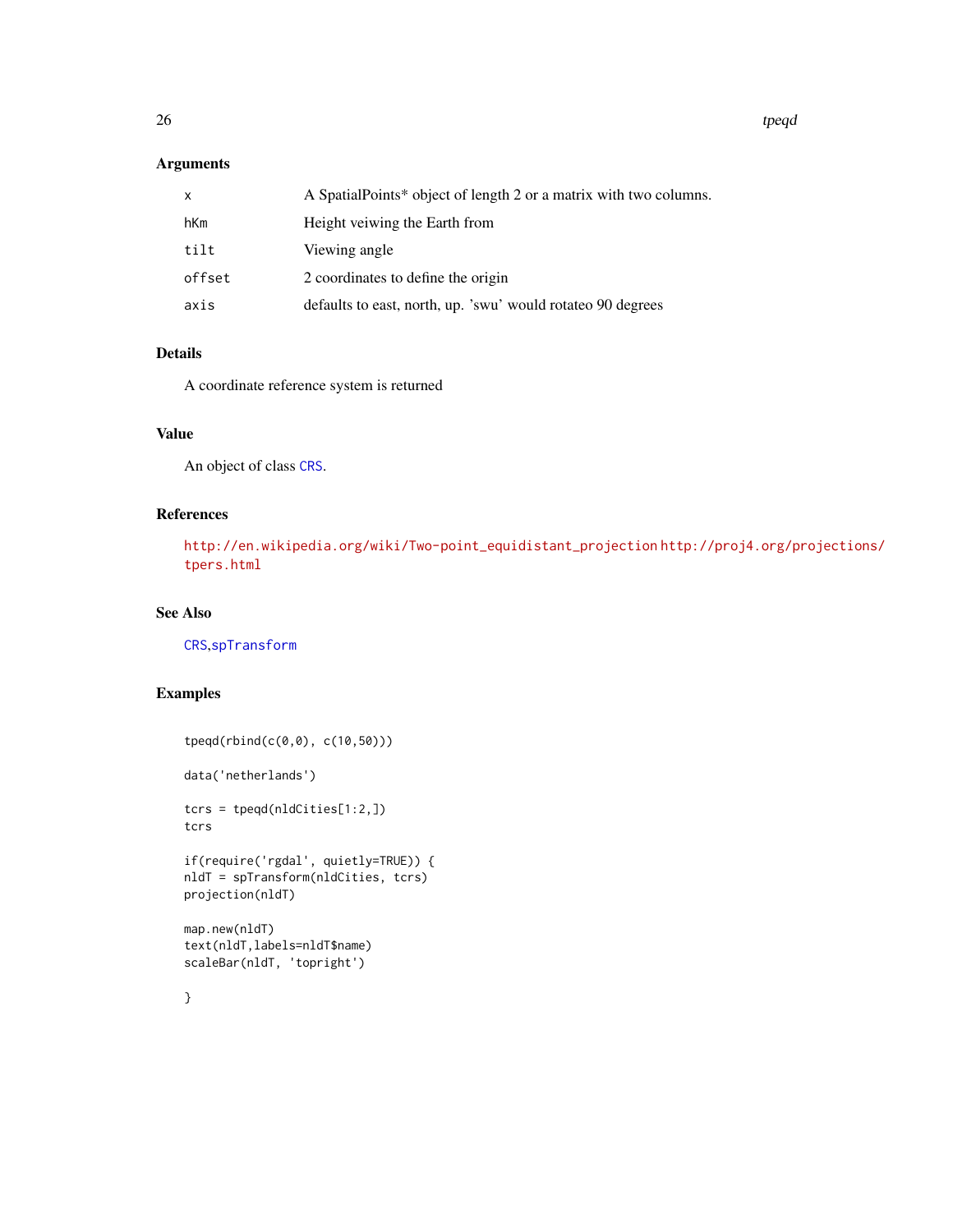<span id="page-26-0"></span>

## Description

Reprojects a SpatialPolygons object to a projection with longitude wrapping other than 180 degreess

## Usage

wrapPoly(x,crs)

## Arguments

| x   | A Spatial object        |
|-----|-------------------------|
| crs | An object of class CRS. |

## Value

A reprojected Spatial object.

## See Also

[spTransform](#page-0-0).